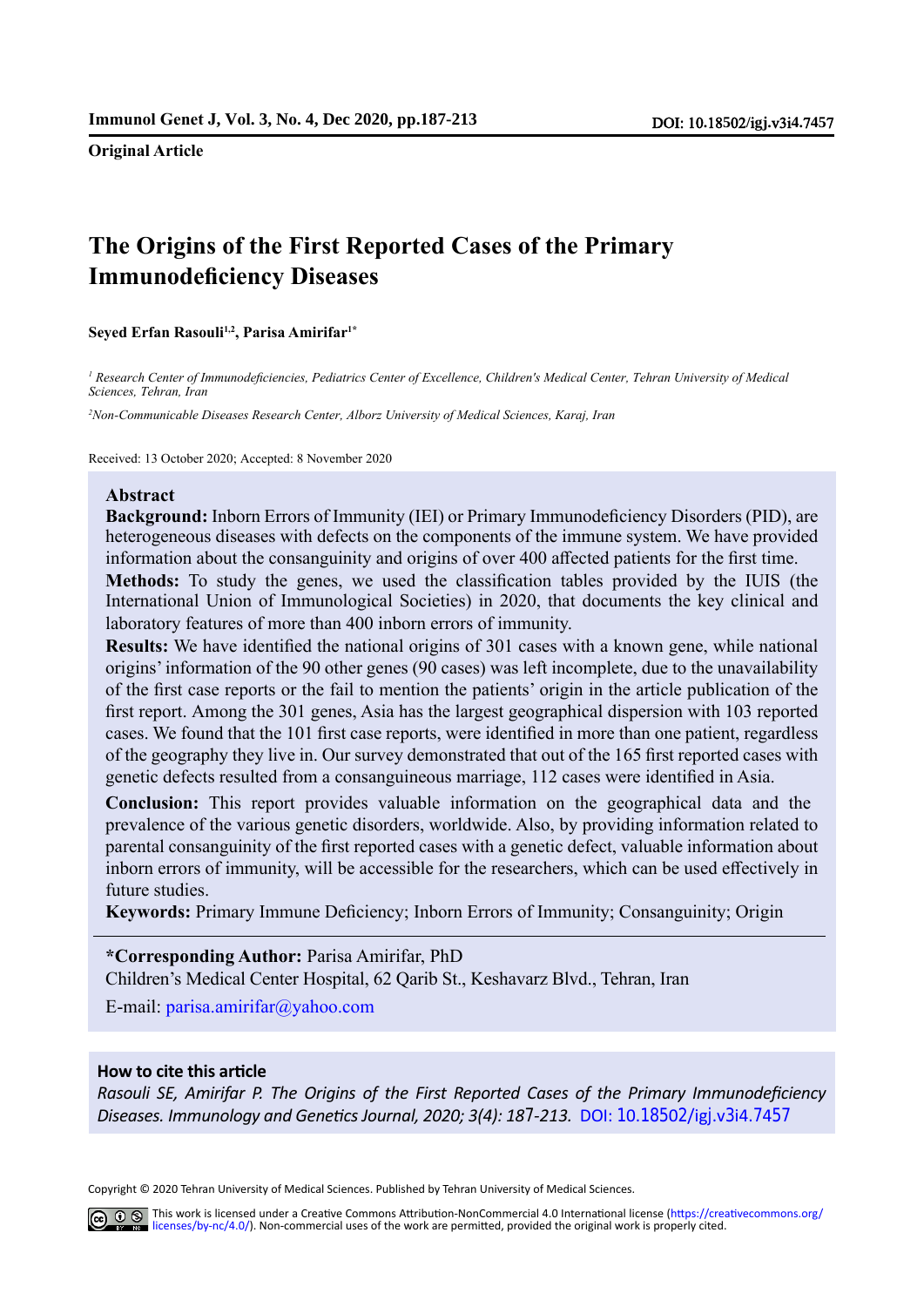# **Introduction**

Inborn Errors of Immunity (IEI) or Primary Immunodeficiency Disorders (PIDs) are described as heterogeneous diseases with a shortcoming in the immune system's development and function (1). The use of advanced functional and genetic testing, led to the increased knowledge in the underlying causes of PIDs during the last decades (2). Individuals suffering from PIDs, are more prone to recurrent and chronic infections with several infectious agents, causing a significant morbidity and mortality (3). The prevalence of the PIDs, is estimated to be 1:1200 (4). Since the first report of PID in 1952, scientists have recognized over 400 genetic defects that are related to PIDs (5). The International Union of Immunological Societies (IUIS) PID Expert Committee (EC) defines IEIs based shared pathogenesis and/ or clinical consequences and has published classification of these disorders, every other year (6). This classification has been organized in ten tables, as each of which groups IEI sharing given pathogenesis (7). This classification facilitates the clinical researches and comparative studies worldwide, by including new disorders or diseasecausing genes in specific categories (8).

The human IEIs are caused by monogenic germline mutations, resulting in loss or gain of the encoded protein function. They can be dominant or recessive, autosomal or X-linked, and with complete or incomplete penetrance (7). IEI (also referred to as PID), manifests increased susceptibility to infectious diseases, autoimmunity, auto-inflammatory diseases, allergy, and/or malignancy (9).

Approximately over 1 billion people currently live in countries where consanguineous marriage is customary, and among them one in every three marriages is between cousins (10). Consanguinity rate in the world is almost 1–9%, on the other hand ,in the Middle East/Northern Africa region this rate increases to 20–56% (11); So that 20% of world populations live in these countries with a preference for consanguineous marriages (12), which results in a higher incidence of autosomal recessive PIDs (13, 14).

Many studies have globally reported the prevalence of the IEI, with information about their origins and parental consanguinity (15- 20). Nonetheless, there is not any organized and

classified data about parental consanguinity and gene origin status yet. The consanguinity rates vary in different populations with differences in religion, culture and geography (12, 21-25); hence, understanding parental consanguinity status in patients with genetic disorders in different countries, helps us in understanding the relationship between consanguinity and genetic defects and the other causes of the disease. Also, knowing the nationality of the patients with genetic defects, provides useful information to estimate the geographical distribution of genetic defects. This information will be very useful in analyzing the data related to the relevant gene defects.

In this study, our aim is to report the parental consanguinity and gene origin status of the first reported cases of patients with IEI.

# **Methods**

IUIS, divides the genes into 10 categories in terms of clinical and laboratory characteristic, covering more than 400 genes, which is our criterion for the classification and examination of the genes. Based on the IUIS 2020 report, we have searched various databases, including the OMIM, Web of Science, Scopus and PubMed to extract the PID cases from the articles. We have investigated the PID cases with known and unknown genetic defects, based on the IUIS 2020 report. Then, required information, including the parental consanguinity, origins and publish years, were extracted and reported in Table 1.

# **Results**

Among over 400 genes classified according to the IUIS 2020 report, 17 genetic diseases were not directly connected to any specific mutated gene so far. We have identified the national origins of 301 cases with the known gene, while the national origin of the other genes (90 cases) was left incomplete due to the unavailability of the first cases' reports or not mentioning the patients' origin in the publication of the first report.

# **National Origin data**

Due to the widespread prevalence of the genetic diseases, the first reports of the genetic defects on different continents, are unexpected. Among the 301 genes, Asia has the largest geographical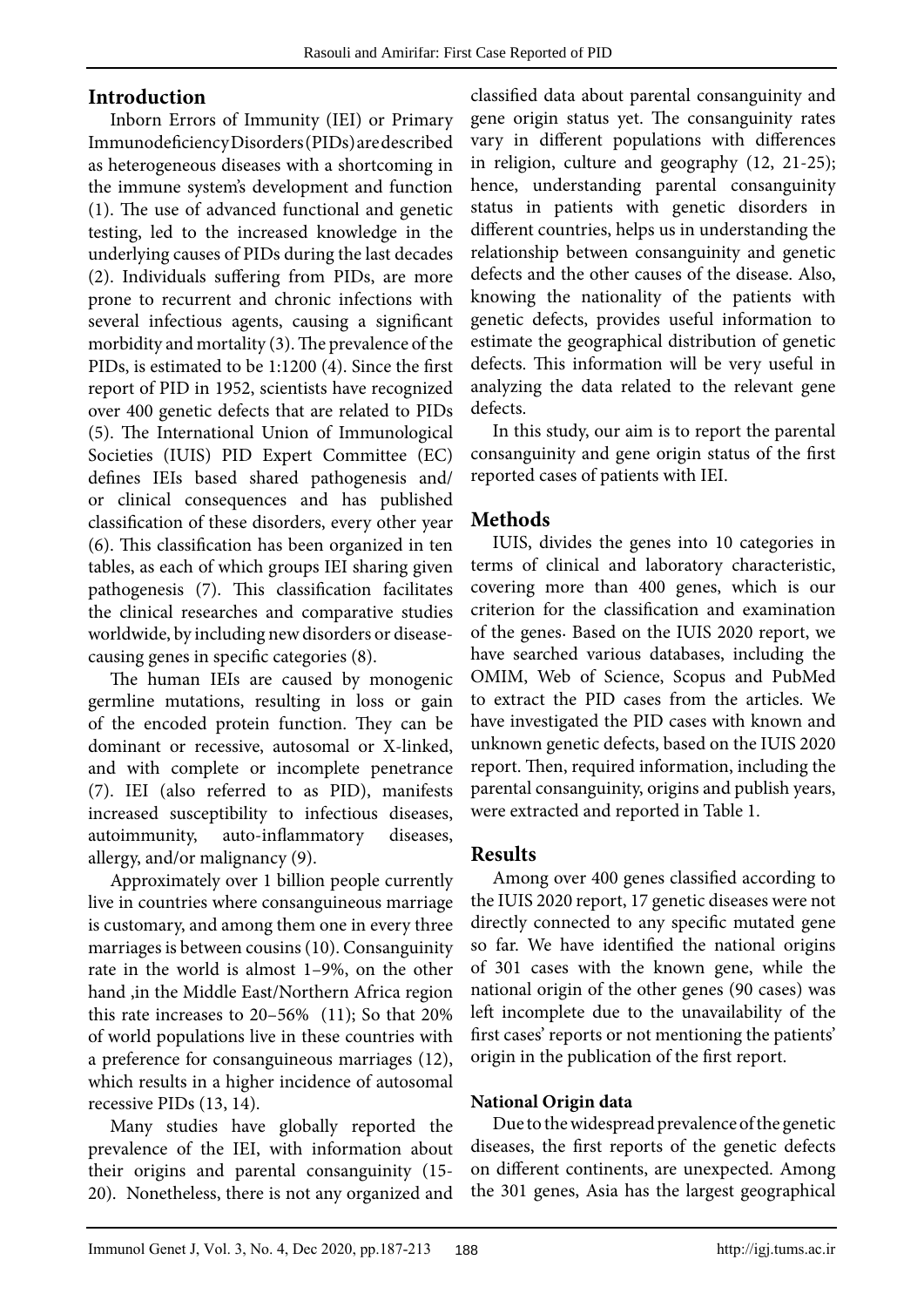dispersion, with 103 reported cases, in which the cases of concomitant Asia and other continents have been excluded. The percentage of the genetic defect dispersion in different continents is shown in **Figure 1**. We found that, the 101 first case reports, were reported by more than one patient, regardless of their geographical classification. For example, 29 of the first case reports with genetic defects, were simultaneously reported in Asia and Europe, 9 cases with genetic defects within

|     | <b>Disease</b>                                                    | Gene              | Origin                                 | <b>Consanguinity</b>               | Year    | Ref.              |
|-----|-------------------------------------------------------------------|-------------------|----------------------------------------|------------------------------------|---------|-------------------|
| 1.  | <b>Immunodeficiencies affecting cellular and humoral immunity</b> |                   |                                        |                                    |         |                   |
| 1.  | γc deficiency (common<br>gamma chain SCID,<br>CD132 deficiency)   | IL2RG             | unknown                                | unknown                            | 1993    | PMID:<br>8462096  |
| 2.  | JAK3 deficiency                                                   | JAK3              | unknown                                | $\mathbf{1}$                       | 1995    | PMID:<br>7659163  |
| 3.  | IL7Rα deficiency                                                  | IL7R              | Sicilian                               | $\mathbf{1}$                       | 2000    | PMID:<br>11023514 |
| 4.  | CD45 deficiency                                                   | <b>PTPRC</b>      | Turkey                                 | $\mathbf{1}$                       | 1997    | PMID: 9068311     |
| 5.  | CD3δ deficiency                                                   | CD <sub>3</sub> D | Mennonite<br>descent<br>(Netherlands)  | $\mathbf{1}$                       | 2003    | PMID:<br>14602880 |
| 6.  | CD3 <sub>8</sub> deficiency                                       | CD3E              | unknown                                | unknown                            | 1993    | PMID: 8490660     |
| 7.  | CD3ζ deficiency                                                   | CD3Z              | Caribbean                              | unknown                            | 2006    | PMID:<br>16672702 |
| 8.  | Coronin-1A deficiency                                             | CORO1A            | unknown                                | $\boldsymbol{0}$                   | 2009    | PMID:<br>19097825 |
| 9.  | LAT deficiency                                                    | <b>LAT</b>        | Arab                                   | $\mathbf{1}$                       | 2016    | PMID:<br>27242165 |
| 10. | RAG deficiency                                                    | RAG1, RAG2        | unknown                                | $\mathbf{1}$                       | 1996    | PMID:<br>8810255  |
| 11. | DCLRE1C (Artemis)<br>deficiency                                   | DCLRE1C           | American                               | $\mathbf{1}$                       | 2002    | PMID:<br>12055248 |
| 12. | DNA PKcs deficiency                                               | <b>PRKDC</b>      | Turkey                                 | $\mathbf{1}$                       | 2009    | PMID:<br>19075392 |
| 13. | Cernunnos/XLF<br>deficiency                                       | NHEJ1             | France, Turkey,<br>Italy               | (France: 0)<br>(Turkey, Italia: 1) | 2006    | PMID:<br>16439204 |
| 14. | DNA ligase IV<br>deficiency                                       | LIG4              | unknown                                | unknown                            | 2001    | PMID:<br>11779494 |
| 15. | Adenosine deaminase<br>(ADA) deficiency                           | <b>ADA</b>        | Belgium                                | $\mathbf{1}$                       | 1987    | PMID: 3684597     |
| 16. | AK2 defect                                                        | AK <sub>2</sub>   | Germany                                | unknown                            | 2009    | PMID:<br>19043417 |
| 17. | <b>Activated RAC2 defect</b>                                      | RAC <sub>2</sub>  | unknown                                | $\boldsymbol{0}$                   | 2000    | PMID:<br>10758162 |
| 18. | CD40 ligand (CD154)<br>deficiency                                 | CD40LG            | unknown                                | unknown                            | 1993    | PMID:<br>7679801  |
| 19. | CD40 deficiency                                                   | CD40              | Turkey                                 | 1                                  | 2007    | PMID:<br>17502893 |
| 20. | ICOS deficiency                                                   | <b>ICOS</b>       | unknown                                | unknown                            | 2003    | PMID:<br>12577056 |
| 21. | <b>ICOSL</b> deficiency                                           | <b>ICOSLG</b>     | unknown                                | unknown                            | unknown | unknown           |
| 22. | $CD3\gamma$ deficiency                                            | CD3G              | Spain                                  | $\boldsymbol{0}$                   | 1986    | PMID:<br>2872416  |
| 23. | CD8 deficiency                                                    | CD <sub>8</sub> A | Spain                                  | $\mathbf{1}$                       | 2001    | PMID:<br>11435463 |
| 24. | ZAP-70 deficiency<br>(ZAP70LOF)                                   | ZAP70             | Mennonite<br>families<br>(Netherlands) | unknown                            | 1994    | PMID: 8124727     |
| 25. | ZAP-70 combined<br>hypomorphic and<br>activating mutations        | ZAP70             | Caucasus                               | $\boldsymbol{0}$                   | 2016    | PMID:<br>26783323 |

| Table 1. Characteristics of genes involved in primary immunodeficiency diseases. |  |  |  |  |
|----------------------------------------------------------------------------------|--|--|--|--|
|                                                                                  |  |  |  |  |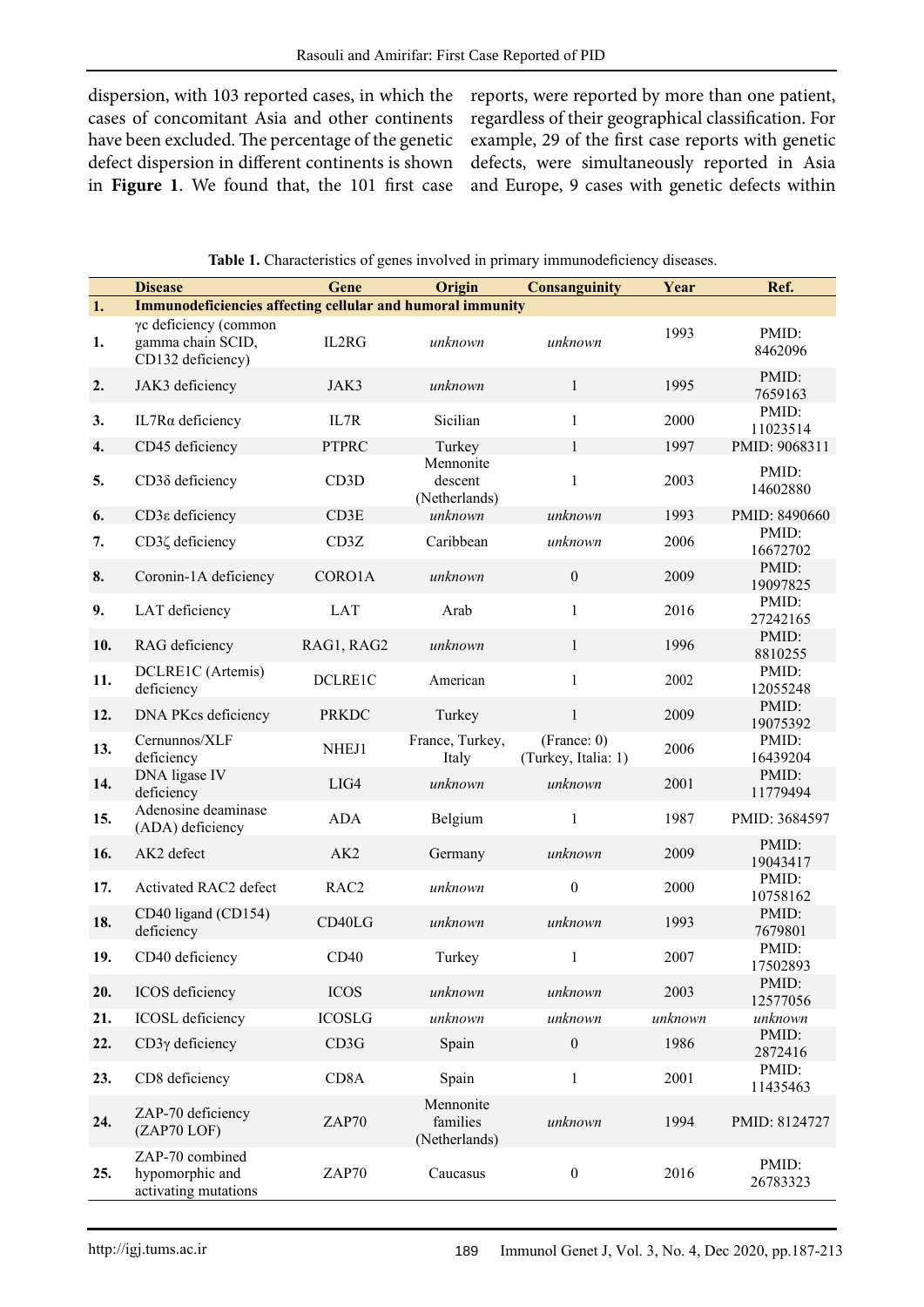|     | <b>Disease</b>                                | Gene                                                    | Origin                                   | <b>Consanguinity</b>                           | Year                                                           | Ref.                                                                                                          |
|-----|-----------------------------------------------|---------------------------------------------------------|------------------------------------------|------------------------------------------------|----------------------------------------------------------------|---------------------------------------------------------------------------------------------------------------|
| 26. | MHC class I deficiency                        | TAP1, TAP2,<br>TAPBP, B2M                               | (TAP1: Japan)<br>(TAP2: Morocco)         | (TAPI: 1)<br>(TAP2:1)<br>(TAPP: 0)<br>(B2M: 1) | (TAPI: 1985)<br>(TAP2:1994)<br>(TAPBP:200<br>2)<br>(B2M: 1969) | (TAP1, PMID:<br>3891604)<br>(TAP2, PMID:<br>7517574)<br>(TAPBP, PMID:<br>12149238)<br>(B2M, PMID:<br>4186801) |
| 27. | MHC class II deficiency<br>group $A, B, C, D$ | CIITA,<br><b>RFXANK</b><br>$,$ RFX5 $,$<br><b>RFXAP</b> | (CIITA: North<br>African)                | (ClITA: 1)                                     | (CIITA:<br>2001)                                               | (CIITA,<br>PMID:<br>11313409)                                                                                 |
| 28. | <b>IKAROS</b> deficiency                      | IKZF1                                                   | Caucasus                                 | unknown                                        | 2013                                                           | PMID:<br>21548011                                                                                             |
| 29. | DOCK8 deficiency                              | DOCK8                                                   | Turkey, Mexico                           | $\mathbf{1}$                                   | 2014                                                           | PMID:<br>14722525                                                                                             |
| 30. | DOCK2 deficiency                              | DOCK <sub>2</sub>                                       | Lebanon,<br>Finland, turkey,<br>Honduras | 1 (in 3 patients)<br>$0$ (in 2 patients)       | 2015                                                           | PMID:<br>26083206                                                                                             |
| 31. | Polymerase and<br>deficiency                  | POLD1,<br>POLD <sub>2</sub>                             | unknown                                  | unknown                                        | [POLD1:201]<br>3]                                              | [POLD1, PMID:<br>23770608]                                                                                    |
| 32. | RHOH deficiency                               | <b>RHOH</b>                                             | France                                   | $\mathbf{1}$                                   | 2012                                                           | PMID:<br>22850876                                                                                             |
| 33. | STK4 deficiency                               | STK4                                                    | Turkey                                   | $\mathbf{1}$                                   | 2012                                                           | PMID:<br>22174160                                                                                             |
| 34. | TCRa deficiency                               | <b>TRAC</b>                                             | Pakistan                                 | $\mathbf{1}$                                   | 2011                                                           | PMID:<br>21206088                                                                                             |
| 35. | LCK deficiency                                | <b>LCK</b>                                              | France                                   | $\boldsymbol{0}$                               | 2012                                                           | PMID:<br>22985903                                                                                             |
| 36. | ITK deficiency                                | <b>ITK</b>                                              | Arab                                     | $\mathbf{1}$                                   | 2011                                                           | PMID:<br>21109689                                                                                             |
| 37. | MALT1 deficiency                              | MALT1                                                   | Lebanon                                  | $\mathbf{1}$                                   | 2013                                                           | PMID:<br>23727036                                                                                             |
| 38. | CARD11 deficiency                             | CARD11                                                  | Central Europe                           | $\mathbf{1}$                                   | 2013                                                           | PMID:<br>23561803                                                                                             |
| 39. | BCL10 deficiency                              | BCL10                                                   | Ecuador                                  | $\mathbf{1}$                                   | 2014                                                           | PMID:<br>25365219                                                                                             |
| 40. | IL-21 deficiency                              | IL21                                                    | Turkey                                   | $\mathbf{1}$                                   | 2014                                                           | PMID:<br>24746753                                                                                             |
| 41. | IL-21R deficiency                             | IL21R                                                   | Lebanon                                  | $\mathbf{1}$                                   | 2013                                                           |                                                                                                               |
| 42. | OX40 deficiency                               | TNFRSF4                                                 | Turkey                                   | $\mathbf{1}$                                   | 2013                                                           | PMID:<br>23897980                                                                                             |
| 43. | <b>IKBKB</b> deficiency                       | <b>IKBKB</b>                                            | Canada                                   | unknown                                        | 2013                                                           | PMID:<br>24369075                                                                                             |
| 44. | NIK deficiency                                | MAP3K14                                                 | Caucasus                                 | unknown                                        | 2011                                                           | PMID:<br>21257964                                                                                             |
| 45. | RelB deficiency                               | <b>RELB</b>                                             | Ireland                                  | $\mathbf{1}$                                   | 2015                                                           | doi.org/10.1478<br>5/lpsn-2015-<br>0005                                                                       |
| 46. | RelA haploinsufficiency                       | <b>RELA</b>                                             | Massachusetts                            | unknown                                        | 2017                                                           | PMID:<br>28600438                                                                                             |
| 47. | Moesin deficiency                             | <b>MSN</b>                                              | unknown                                  | unknown                                        | 2016                                                           | PMID:<br>27405666                                                                                             |
| 48. | TFRC deficiency                               | <b>TFRC</b>                                             | Saudi Arabia                             | $\mathbf{1}$                                   | 2016                                                           | PMID:<br>26642240                                                                                             |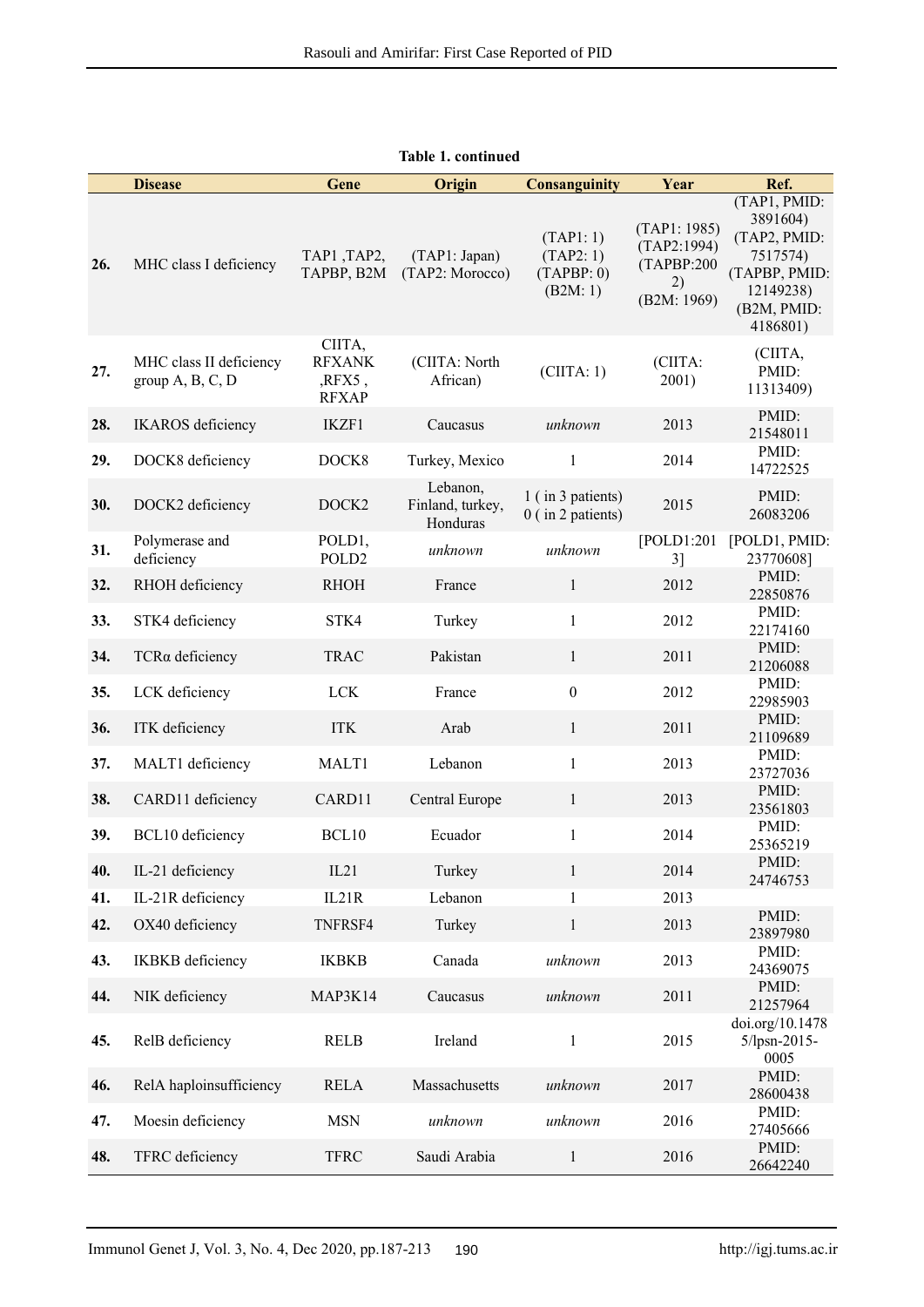|     | <b>Disease</b>                                                                                                                        | Gene                                         | Origin                                              | <b>Consanguinity</b> | Year    | Ref.              |
|-----|---------------------------------------------------------------------------------------------------------------------------------------|----------------------------------------------|-----------------------------------------------------|----------------------|---------|-------------------|
| 49. | c-Rel deficiency                                                                                                                      | <b>REL</b>                                   | Arabic                                              | $\mathbf{1}$         | 2019    | PMID:<br>31103457 |
| 50. | FCHO1 deficiency                                                                                                                      | FCHO1                                        | Italy, Turkey,<br>Algeria                           | unknown              | 2019    | PMID:<br>30822429 |
| 2.  | Combined immunodeficiencies with associated or syndromic features                                                                     |                                              |                                                     |                      |         |                   |
| 51. | Wiskott-Aldrich<br>syndrome (WAS LOF)                                                                                                 | <b>WAS</b>                                   | unknown                                             | unknown              | 1994    | PMID: 8069912     |
| 52. | WIP deficiency                                                                                                                        | WIPF1                                        | Morocco                                             | $\mathbf{1}$         | 2012    | PMID:<br>22231303 |
| 53. | Arp2/3-mediated<br>filament branching<br>defect                                                                                       | ARPC1B                                       | South Asian<br>descent                              | $\mathbf{1}$         | 2017    | PMID:<br>28368018 |
| 54. | Ataxia-telangiectasia                                                                                                                 | <b>ATM</b>                                   | Palestine                                           | unknown              | 1992    | PMID: 1551665     |
| 55. | Nijmegen breakage<br>syndrome                                                                                                         | NBS1                                         | Slavic                                              | $\mathbf{1}$         | 1998    | PMID: 9590180     |
| 56. | Bloom syndrome                                                                                                                        | <b>BLM</b>                                   | Ashkenazi Jewish                                    | $\mathbf{0}$         | 1995    | PMID: 7585968     |
| 57. | Immunodeficiency with<br>centromeric instability<br>and facial anomalies (ICF<br>types $1, 2, 3, 4$ )                                 | DNMT3B,<br>ZBTB24,<br>CDCA7,<br><b>HELLS</b> | (CDCA7:<br>Turkish)<br>(HELLS:<br>Turkish, British) | $\mathbf{1}$         | 2015    | PMID:<br>26216346 |
| 58. | PMS2 deficiency                                                                                                                       | PMS <sub>2</sub>                             | unknown                                             | unknown              | unknown | unknown           |
| 59. | RNF168 deficiency<br>(Radio sensitivity,<br>Immune Deficiency,<br>Dysmorphic features,<br>Learning difficulties<br>[RIDDLE] syndrome) | <b>RNF168</b>                                | unknown                                             | unknown              | 2009    | PMID:<br>19203578 |
| 60. | MCM4 deficiency                                                                                                                       | MCM4                                         | Ireland                                             | 1                    | 2012    | PMID:<br>22354167 |
| 61. | POLE1 (Polymerase ε<br>subunit 1)<br>deficiency(FILS<br>syndrome)                                                                     | POLE1                                        | France                                              | $\mathbf{1}$         | 2012    | PMID:<br>23230001 |
| 62. | POLE2 (Polymerase ε<br>subunit 2) deficiency                                                                                          | POLE2                                        | Saudi Arabia                                        | $\mathbf{1}$         | 2017    | PMID:<br>26365386 |
| 63. | Ligase I deficiency                                                                                                                   | LIG1                                         | Ashkenazi<br>Jewish, japan                          | unknown              | 1992    | PMID:<br>1581963  |
| 64. | NSMCE3 deficiency                                                                                                                     | NSMCE3                                       | Dutch                                               | unknown              | 2016    | PMID:<br>27427983 |
| 65. | ERCC6L2 (Hebo<br>deficiency)                                                                                                          | ERCC6L2                                      | Pakistan, French                                    | $\mathbf{1}$         | 2014    | PMID:<br>24507776 |
| 66. | GINS1 deficiency                                                                                                                      | GINS1                                        | France                                              | unknown              | 2017    | PMID:<br>28414293 |
| 67. | DiGeorge/velocardio-<br>facial syndrome<br>Chromosome 22q11.2<br>deletion<br>syndrome $(22q11.2DS)$                                   | TBX1                                         | Japan                                               | unknown              | 2003    | PMID:<br>14585638 |
| 68. | DiGeorge/velocardio-<br>facial syndrome                                                                                               | Unknown                                      | unknown                                             | unknown              | unknown | unknown           |
| 69. | TBX1 deficiency                                                                                                                       | TBX1                                         | Japan                                               | unknown              | 2003    | PMID:<br>14585638 |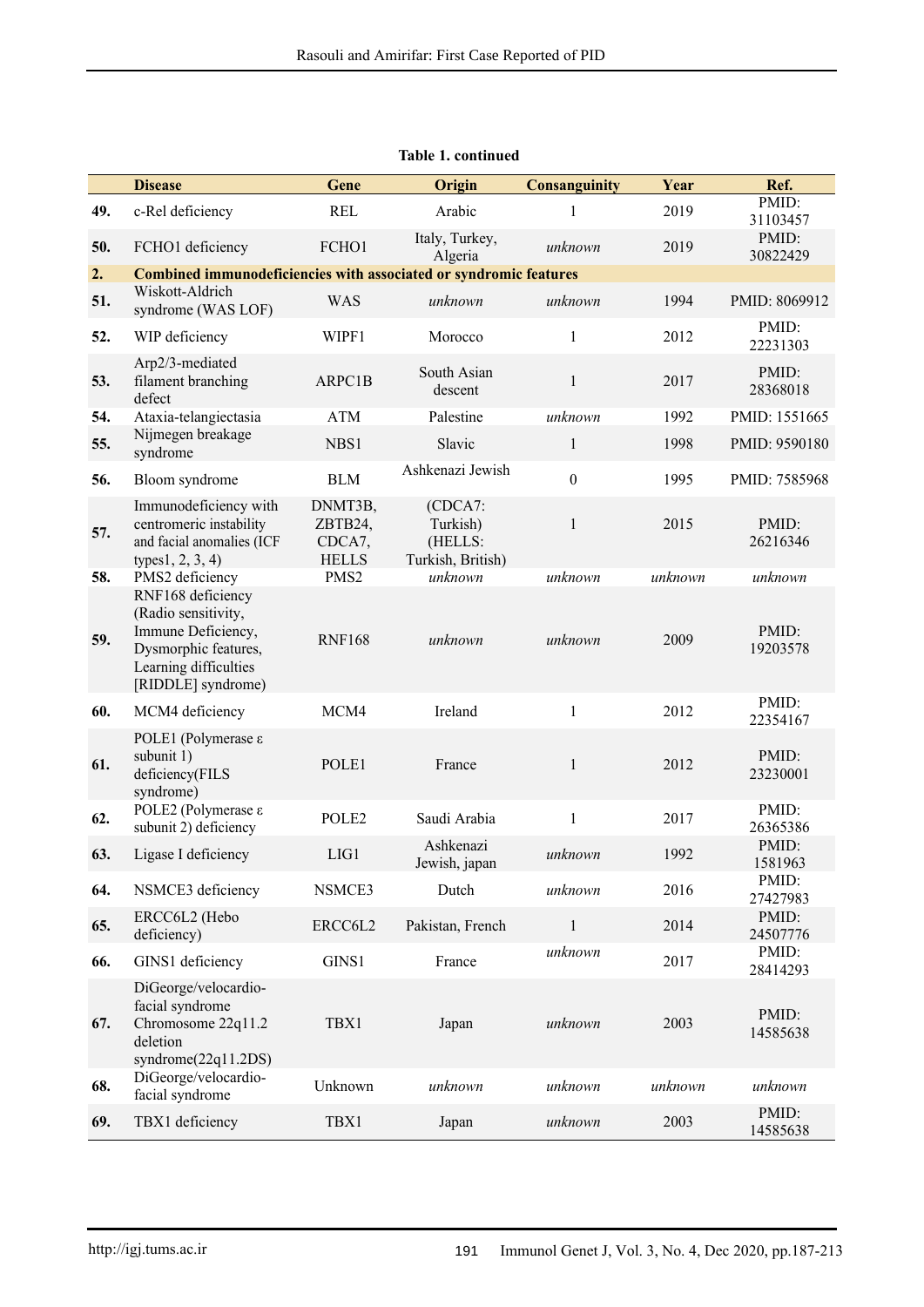|     | <b>Disease</b>                                                                               | Gene                        | Origin                                                                                                 | <b>Consanguinity</b>                        | Year                              | Ref.                                                                                |
|-----|----------------------------------------------------------------------------------------------|-----------------------------|--------------------------------------------------------------------------------------------------------|---------------------------------------------|-----------------------------------|-------------------------------------------------------------------------------------|
| 70. | CHARGE syndrome                                                                              | CHD7,<br>SEMA3E,<br>Unknown | unknown                                                                                                | unknown                                     | (CHD7:2006)<br>(SEMA3E:20<br>(04) | [CHD7,<br>PMID:<br>16155193<br>PMID:<br>16400610]<br>[SEMA3E,<br>PMID:<br>15235037] |
| 71. | <b>FOXN1</b><br>haploinsufficiency                                                           | <b>FOXN1</b>                | Italy                                                                                                  | $\boldsymbol{0}$                            | 1996                              | PMID: 8911612                                                                       |
| 72. | Chromosome 10p13-p14<br>deletion syndrome<br>$(10p13-p14DS)$                                 | Del10p13-p14                | unknown                                                                                                | unknown                                     | unknown                           | unknown                                                                             |
| 73. | Chromosome 11q<br>deletion<br>syndrome(Jacobsen<br>syndrome)                                 | 11q23del                    | unknown                                                                                                | unknown                                     | unknown                           | unknown                                                                             |
| 74. | Cartilage hair hypoplasia<br>(CHH)                                                           | <b>RMRP</b>                 | Finland                                                                                                | unknown                                     | 2001                              | PMID:<br>11207361                                                                   |
| 75. | Schimke immuno-<br>osseous dysplasia                                                         | SMARCAL1                    | People from 22<br>countries                                                                            | $\mathbf{1}$                                | 2002                              | PMID:<br>11799392                                                                   |
| 76. | MYSM1 deficiency                                                                             | MYSM1                       | Saudi Arabia                                                                                           | 1                                           | 2013                              | PMID:<br>24288411                                                                   |
| 77. | MOPD1 deficiency<br>(Roifman syndrome)                                                       | RNU4ATAC                    | Lebanese-<br>Australian                                                                                | $\boldsymbol{0}$                            | 2011                              | PMID:<br>21977988                                                                   |
| 78. | Immunoskeletal<br>dysplasia with<br>neurodevelopmental<br>abnormalities(EXTL3<br>deficiency) | EXTL3                       | Colombia,<br>Portugal, India                                                                           | (Colombia:1,<br>Portugal:1,<br>India: $0$ ) | 2017                              | PMID:<br>28132690                                                                   |
| 79. | <b>AD-HIES STAT3</b><br>deficiency (Job<br>syndrome)                                         | STAT3                       | Japan                                                                                                  | unknown                                     | 2007                              | PMID:<br>17676033                                                                   |
| 80. | IL6 receptor deficiency                                                                      | IL6R                        | English                                                                                                | $\mathbf{0}$                                | 2019                              | PMID:<br>31235509                                                                   |
| 81. | IL6 signal transducer<br>(IL6ST) deficiency                                                  | IL6ST                       | South Asia                                                                                             | 1                                           | 2017                              | PMID:<br>28747427                                                                   |
| 82. | ZNF341 deficiency AR-<br><b>HIES</b>                                                         | ZNF341                      | Arab-Israeli                                                                                           | 1                                           | 2018                              | PMID:<br>29907690                                                                   |
| 83. | <b>ERBIN</b> deficiency                                                                      | ERBB2IP                     | unknown                                                                                                | unknown                                     | 2014                              | PMID:<br>24812403                                                                   |
| 84. | Loeys-Dietz syndrome<br>(TGFBR deficiency)                                                   | TGFBR1,<br>TGFBR2           | (TGFBR2: Japan,<br>France)                                                                             | unknown                                     | [TGFBR2:<br>2004]                 | [TGFBR2PMID<br>$: 15235604$ ]                                                       |
| 85. | Comel-Netherton<br>syndrome                                                                  | SPINK5                      | England, North<br>Ireland, Scotland,<br>France, Italy,<br>Pakistan, Kosovo,<br>Turkey, China,<br>Japan | Italy $(1)$<br>Pakistan (1)<br>Turkey $(1)$ | 2002                              | PMID:<br>11841556                                                                   |
| 86. | PGM3 deficiency                                                                              | PGM3                        | Egypt                                                                                                  | $\mathbf{1}$                                | 2014                              | PMID:<br>24589341                                                                   |
| 87. | CARD11 deficiency<br>(heterozygous)                                                          | CARD11                      | China                                                                                                  | unknown                                     | 2012                              | PMID:<br>23129749                                                                   |
| 88. | Transcobalamin 2<br>deficiency                                                               | TCN <sub>2</sub>            | Lebanon<br>Turkey                                                                                      | $\mathbf{1}$                                | 2009                              | PMID:<br>19373259                                                                   |

**Table 1. continued**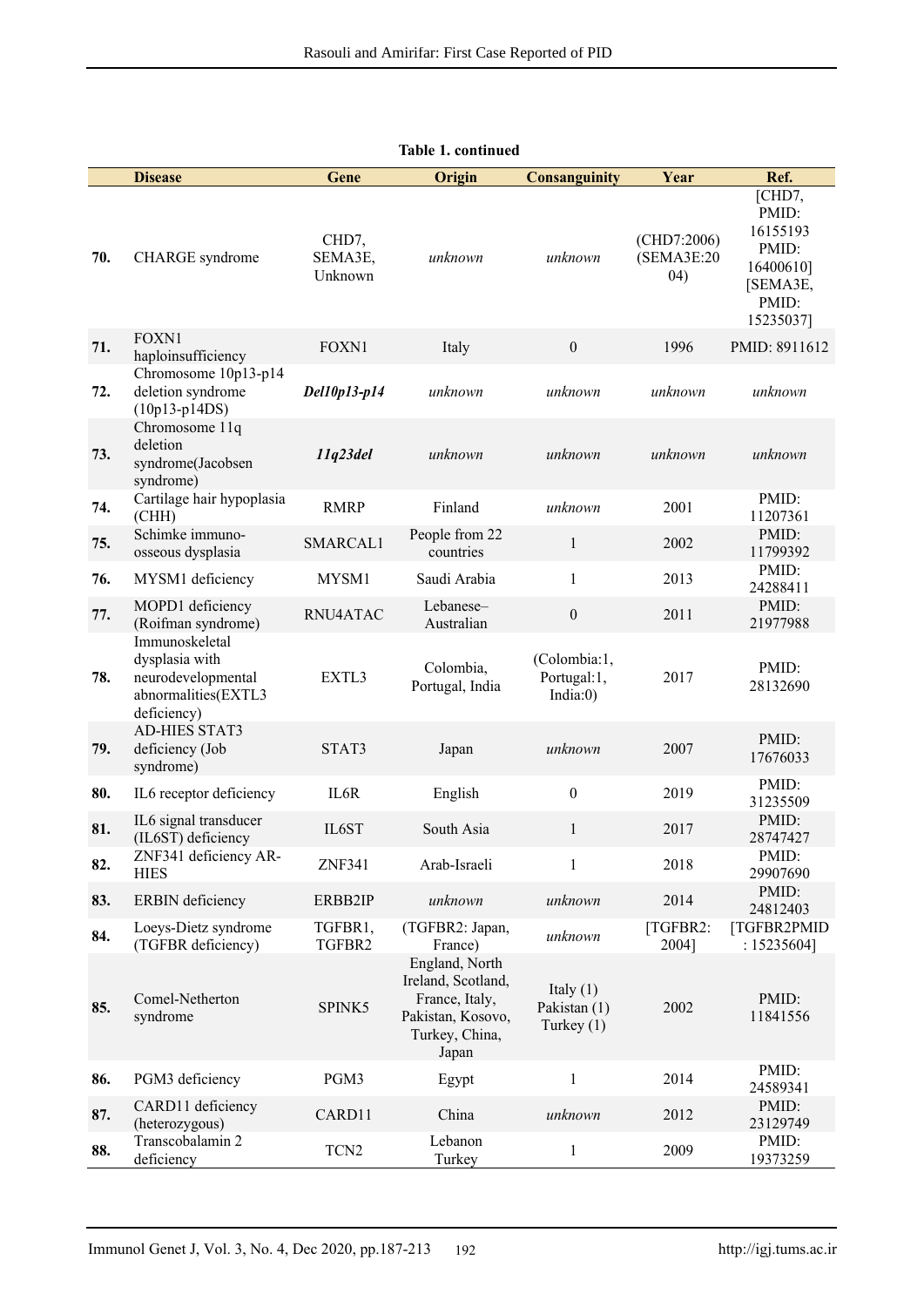|      | <b>Disease</b>                                                                           | Gene             | Origin                                                                                                                     | <b>Consanguinity</b>                                            | Year                                       | Ref.                                                           |
|------|------------------------------------------------------------------------------------------|------------------|----------------------------------------------------------------------------------------------------------------------------|-----------------------------------------------------------------|--------------------------------------------|----------------------------------------------------------------|
| 89.  | SLC46A1/PCFT<br>deficiency causing<br>hereditary folate<br>malabsorption                 | SLC46A1          | Tunisia                                                                                                                    | unknown                                                         | 2001                                       | PMID:<br>11804211                                              |
| 90.  | Methylene-<br>tetrahydrofolate<br>dehydrogenase1<br>(MTHFD1) deficiency                  | MTHFD1           | Ashkenazi<br>Jewish, Russia                                                                                                | $\boldsymbol{0}$                                                | 2011                                       | PMID:<br>21813566                                              |
| 91.  | EDA-ID due to<br>NEMO/IKBKG<br>deficiency(ectodermal<br>dysplasia, immune<br>deficiency) | <b>IKBKG</b>     | unknown                                                                                                                    | unknown                                                         | 2000                                       | PMID:<br>10839543                                              |
| 92.  | EDA-ID due to IKBA<br>GOF mutation                                                       | <b>NFKBIA</b>    | unknown                                                                                                                    | unknown                                                         | 2003                                       | PMID:<br>14523047                                              |
| 93.  | EDA-ID due to IKBKB<br>GOF mutation                                                      | <b>IKBKB</b>     | Canada                                                                                                                     | unknown                                                         | 2013                                       | PMID:<br>24369075                                              |
| 94.  | ORAI-1 deficiency                                                                        | ORAI1            | unknown                                                                                                                    | 1                                                               | 2006                                       | PMID:<br>16582901                                              |
| 95.  | STIM1 deficiency                                                                         | STIM1            | Central Europe                                                                                                             | $\mathbf{1}$                                                    | 2009                                       | PMID:<br>19420366                                              |
| 96.  | Purine nucleoside<br>phosphorylase (PNP)<br>deficiency                                   | <b>PNP</b>       | unknown                                                                                                                    | unknown                                                         | 1996                                       | PMID: 8931706                                                  |
| 97.  | Immunodeficiency with<br>multiple intestinal<br>atresias                                 | TTC7A            | French Canadian                                                                                                            | unknown                                                         | 2013                                       | PMID:<br>23423984                                              |
| 98.  | Tricho-Hepato-Enteric<br>Syndrome (THES)                                                 | TTC37,<br>SKIV2L | (TTC37: India,<br>Dutch, Pakistan,<br>Kurdish, English,<br>Italy, Finland)<br>(SKIV2L: north<br>Africa, France,<br>turkey) | (TTC37:1)<br>(SKIV2L: north<br>africa:1, france:0,<br>turkey:1) | (TTC37:2010)<br>(SKIV2L:<br>2012)          | (TTC37,<br>PMID:<br>20176027<br>(SKIV2L,<br>PMID:<br>22444670) |
| 99.  | Hepatic veno-occlusive<br>disease with<br>immunodeficiency<br>(VODI)                     | SP110            | Lebanon                                                                                                                    | 1                                                               | 2006                                       | PMID:<br>16648851                                              |
| 100. | <b>BCL11B</b> deficiency                                                                 | BCL11B           | unknown                                                                                                                    | $\overline{0}$                                                  | 2016                                       | PMID:<br>27959755                                              |
| 101. | EPG5 deficiency (Vici<br>syndrome)                                                       | EPG5             | Caucasian, Arab,<br>Turkish, Japanese<br>and British-Asian<br>origin                                                       | $0$ and $1$                                                     | 2013                                       | PMID:<br>23222957                                              |
| 102. | HOIL1 deficiency                                                                         | RBCK1            | France and Italy                                                                                                           | France $(0)$<br>Italy $(1)$                                     | 2012                                       | PMID:<br>23104095                                              |
| 103. | HOIP deficiency                                                                          | RNF31            | Kuwait                                                                                                                     | $\mathbf{1}$                                                    | 2015                                       | PMID:<br>26008899                                              |
| 104. | Hennekam-<br>lymphangiectasia-<br>lymphedema syndrome                                    | CCBE1, FAT4      | [CCBE1: Dutch,<br>Oman, Iraq,<br>Norway]                                                                                   | $\mathbf{1}$                                                    | <b>[CCBE</b><br>; 2009]<br>[FAT4:<br>2013] | [CCBE1, PMID:<br>19935664]<br>[FAT4, PMID:<br>24056717}        |
| 105. | Activating de novo<br>mutations in nuclear                                               | NFE2L2           | India, Caucasus,<br>USA, Qatar,                                                                                            | India $(0)$<br>Qatar(0)                                         | 2017                                       | PMID:<br>29018201                                              |

| <b>Table 1. continued</b> |  |  |
|---------------------------|--|--|
|---------------------------|--|--|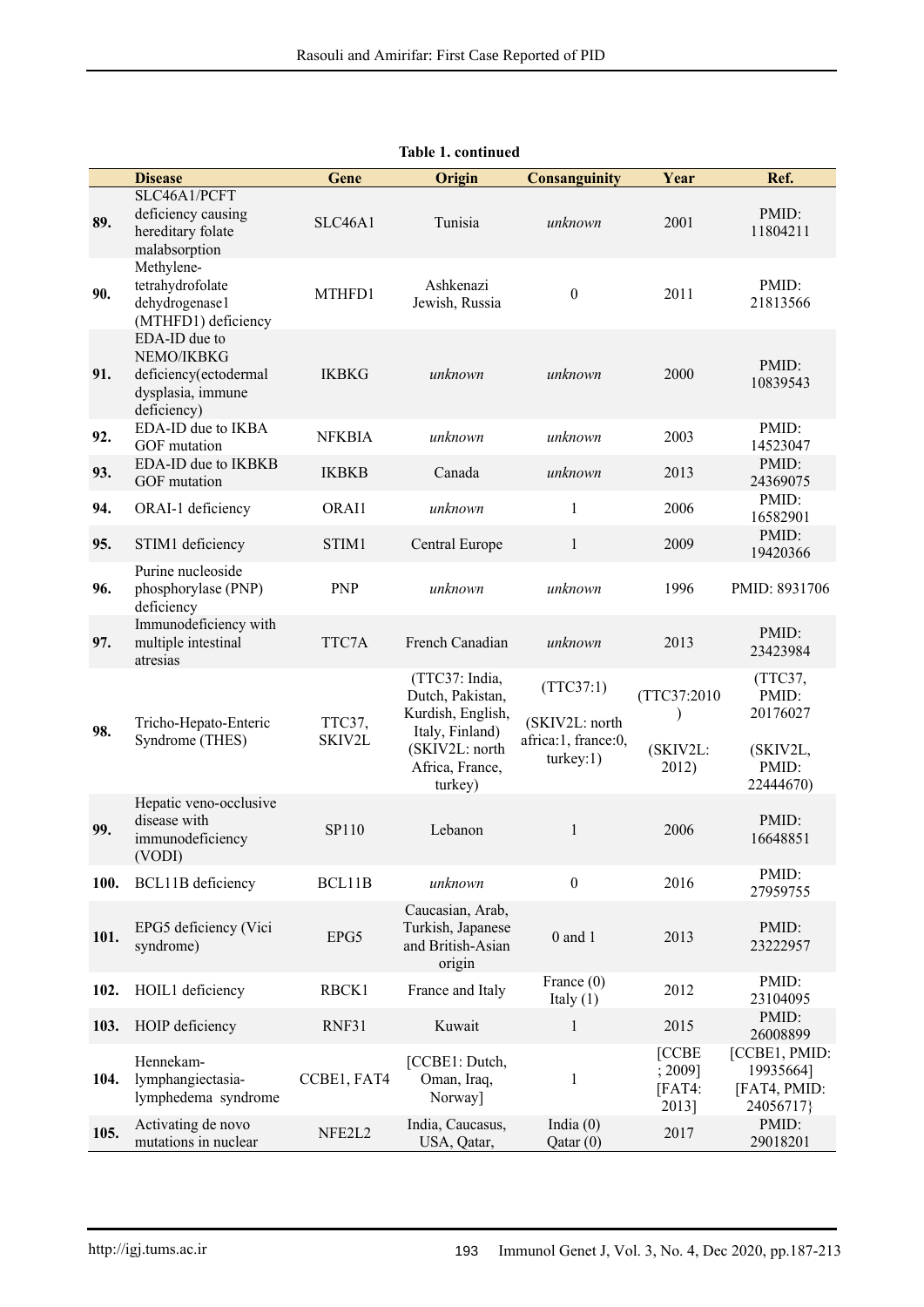|      | <b>Disease</b>                                                                  | Gene              | Origin                                                                                       | <b>Consanguinity</b>     | Year                                   | Ref.                                                                 |
|------|---------------------------------------------------------------------------------|-------------------|----------------------------------------------------------------------------------------------|--------------------------|----------------------------------------|----------------------------------------------------------------------|
|      | factor, erythroid 2- like<br>(NFE2L2)                                           |                   |                                                                                              |                          |                                        |                                                                      |
| 106. | STAT5b deficiency                                                               | STAT5B            | Argentina                                                                                    | $\mathbf{1}$             | 2003                                   | PMID:<br>13679528                                                    |
| 107. | Kabuki syndrome (type<br>1 and 2)                                               | KMT2D,<br>KDM6A   | [KMT2D:<br>European<br>ancestry,<br>Hispanic<br>ancestry],<br>[KDM6A:<br>Belgium, Italy]     | unknown                  | [KMT2D,<br>2010]<br>[KDM6A,<br>2012]   | [KMT2D,<br>PMID:<br>20711175]<br>[KDM6A,<br>PMID:<br>22197486]       |
| 108. | KMT2A deficiency<br>(Wiedemann-Steiner<br>syndrome)                             | KMT2A             | Japan<br>Australia                                                                           | unknown                  | 2016                                   | PMID:<br>25810209                                                    |
| 3.   | <b>Predominantly antibody deficiencies</b>                                      |                   |                                                                                              |                          |                                        |                                                                      |
| 109. | BTK deficiency, X-<br>linked<br>agammaglobulinemia<br>(XLA)                     | <b>BTK</b>        | unknown                                                                                      | unknown                  | 1993                                   | PMID: 8380905                                                        |
| 110. | µ heavy chain deficiency                                                        | <b>IGHM</b>       | Turkey                                                                                       | 1                        | 1996                                   | PMID: 8890099                                                        |
| 111. | λ5 deficiency                                                                   | IGLL1             | unknown                                                                                      | unknown                  | 1998                                   | PMID: 9419212                                                        |
| 112. | Igα deficiency                                                                  | CD79A             | Turkey                                                                                       | $\mathbf{0}$             | 1999                                   | PMID:<br>10525050                                                    |
| 113. | Igβ deficiency                                                                  | CD79B             | Georgia                                                                                      | unknown                  | 2007                                   | PMID:<br>17675462                                                    |
| 114. | <b>BLNK</b> deficiency                                                          | <b>BLNK</b>       | unknown                                                                                      | unknown                  | 1999                                   | PMID:<br>10583958                                                    |
| 115. | p1108 deficiency                                                                | PIK3CD            | Taiwanese boy of<br>Chinese descent                                                          | $\boldsymbol{0}$         | 2006                                   | PMID:<br>16984281                                                    |
| 116. | p85 deficiency                                                                  | PIK3R1            | Chinese/Peruvian<br>descent                                                                  | $\mathbf{1}$             | 2012                                   | PMID:<br>22351933                                                    |
| 117. | E47 transcription factor<br>deficiency                                          | TCF3              | unknown                                                                                      | $\boldsymbol{0}$         | 2013                                   | PMID:<br>24216514                                                    |
| 118. | SLC39A7 (ZIP7)<br>deficiency                                                    | SLC39A7           | unknown                                                                                      | unknown                  | unknown                                | unknown                                                              |
| 119. | Hoffman<br>syndrome/TOP2B<br>deficiency                                         | TOP2B             | unknown                                                                                      | unknown                  | unknown                                | unknown                                                              |
| 120. | Common variable<br>immune deficiency with<br>no gene defect specified<br>(CVID) | Unknown           | unknown                                                                                      | unknown                  | unknown                                | unknown                                                              |
| 121. | Activated p1108<br>syndrome (APDS)                                              | PIK3CD,<br>PIK3R1 | (PIK3CD:<br>Taiwanese boy of<br>Chinese descent)<br>(PIK3R1:Chinese<br>/Peruvian<br>descent) | (PIK3CD:0)<br>(PIK3R1:1) | (PIK3CD:200<br>6)<br>(PIK3R1:201<br>2) | (PIK3CD,<br>PMID:<br>16984281)<br>$(PIK3R1)$ :<br>PMID:<br>22351933) |
| 122. | PTEN deficiency (LOF)                                                           | <b>PTEN</b>       | Japan                                                                                        | $\boldsymbol{0}$         | 2016                                   | PMID:<br>27426521                                                    |
| 123. | CD19 deficiency                                                                 | CD19              | Turkey                                                                                       | $\mathbf{1}$             | 2006                                   | PMID:<br>16672701                                                    |
| 124. | CD81 deficiency                                                                 | CD81              | Morocco                                                                                      | $\mathbf{1}$             | 2010                                   | PMID:<br>20237408                                                    |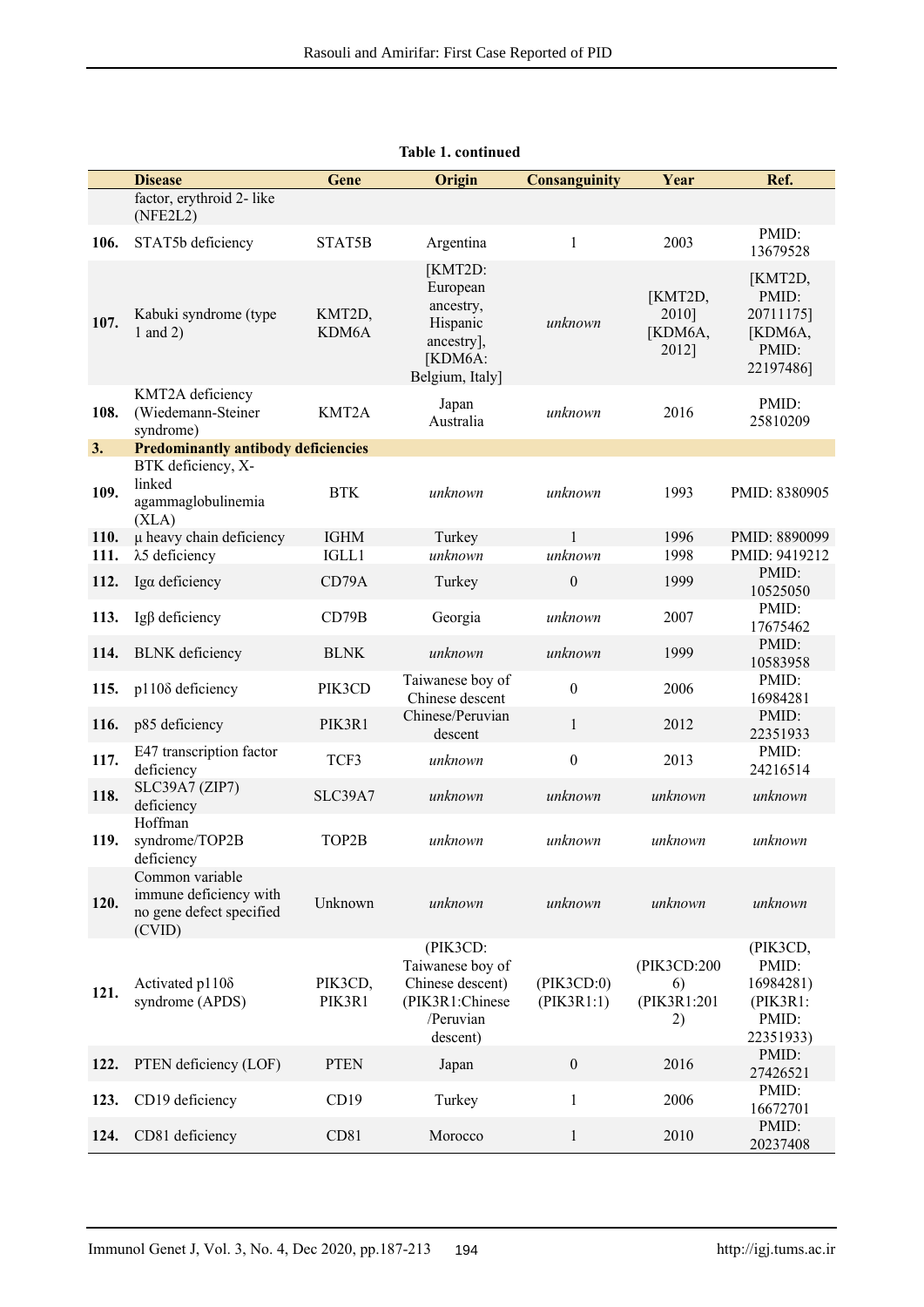|      | <b>Disease</b>                                         | Gene                                | Origin                                | <b>Consanguinity</b>                               | Year    | Ref.                                   |
|------|--------------------------------------------------------|-------------------------------------|---------------------------------------|----------------------------------------------------|---------|----------------------------------------|
| 125. | CD20 deficiency                                        | CD20                                | Turkey                                | $\mathbf{1}$                                       | 2010    | PMID:<br>20038800                      |
| 126. | CD21 deficiency                                        | CD21                                | unknown                               | $\boldsymbol{0}$                                   | 2012    | PMID:<br>22035880                      |
| 127. | TACI deficiency                                        | TNFRSF13B                           | unknown                               | unknown                                            | 2005    | PMID:<br>16007086<br>PMID:<br>16007087 |
| 128. | <b>BAFF</b> receptor<br>deficiency                     | TNFRSF13C                           | unknown                               | $\mathbf{1}$                                       | 2009    | PMID:<br>19666484                      |
| 129. | <b>TWEAK</b> deficiency                                | TNFSF12                             | unknown                               | unknown                                            | 2013    | PMID:<br>23493554                      |
| 130. | TRNT1 deficiency                                       | TRNT1                               | Pakistan,<br>Caucasus                 | $\mathbf{1}$                                       | 2014    | PMID:<br>25193871                      |
| 131. | NFKB1 deficiency                                       | NFKB1                               | Dutch-Australian                      | unknown                                            | 2015    | PMID:<br>26279205                      |
| 132. | NFKB2 deficiency                                       | NFKB2                               | European descent                      | $\mathbf{0}$                                       | 2013    | PMID:<br>24140114                      |
| 133. | <b>IKAROS</b> deficiency                               | IKZF1                               | Caucasus                              | unknown                                            | 2012    | PMID:<br>21548011                      |
| 134. | IRF2BP2 deficiency                                     | IRF2BP2                             | unknown                               | unknown                                            | 2016    | PMID:<br>27016798                      |
| 135. | ATP6AP1 deficiency                                     | ATP6AP1                             | Caucasus,<br>Tunisia, Irish,<br>Druze | $0$ and $1$                                        | 2016    | PMID:<br>27231034                      |
| 136. | ARHGEF1 deficiency                                     | ARHGEF1                             | unknown                               | $\boldsymbol{0}$                                   | 2019    | PMID:<br>30521495                      |
| 137. | SH3KBP1 (CIN85)<br>deficiency                          | SH3KBP1                             | unknown                               | unknown                                            | 2018    | PMID:<br>29636373                      |
| 138. | SEC61A1 deficiency                                     | SEC61A1                             | unknown                               | unknown                                            | 2016    | PMID:<br>27392076                      |
| 139. | RAC2 deficiency                                        | RAC <sub>2</sub>                    | unknown                               | $\boldsymbol{0}$                                   | 2000    | PMID:<br>10758162                      |
| 140. | Mannosyl-<br>oligosaccharide<br>glucosidase deficiency | <b>MOGS</b>                         | unknown                               | $\,1$                                              | 2000    | PMID:<br>10788335                      |
| 141. | AID deficiency                                         | <b>AICDA</b>                        | Morocco, Italy,<br>Turkey             | Morocco $(0)$ ,<br>Italy $(0&1)$ ,<br>Turkey $(1)$ | 2000    | PubMed:<br>11007475                    |
| 142. | UNG deficiency                                         | <b>UNG</b>                          | unknown                               | unknown                                            | 2003    | PMID:<br>12958596                      |
| 143. | INO80 deficiency                                       | <b>INO80</b>                        | unknown                               | unknown                                            | unknown | unknown<br>PMID: 9354786               |
| 144. | MSH6 deficiency                                        | MSH <sub>6</sub><br>Mutation or     | Japan                                 | unknown                                            | 1997    |                                        |
| 145. | Ig heavy chain mutations<br>and deletions              | chromosomal<br>deletion at<br>14q32 | unknown                               | unknown                                            | unknown | unknown                                |
| 146. | Kappa chain deficiency                                 | <b>IGKC</b>                         | unknown                               | unknown                                            | 1985    | PMID: 3931219                          |
| 147. | Isolated IgG subclass<br>deficiency                    | Unknown                             | unknown                               | unknown                                            | unknown | unknown                                |
| 148. | IgG subclass deficiency<br>with IgA deficiency         | Unknown                             | unknown                               | unknown                                            | unknown | unknown                                |
| 149. | May be asymptomatic<br>Selective IgA deficiency        | Unknown                             | unknown                               | unknown                                            | unknown | unknown                                |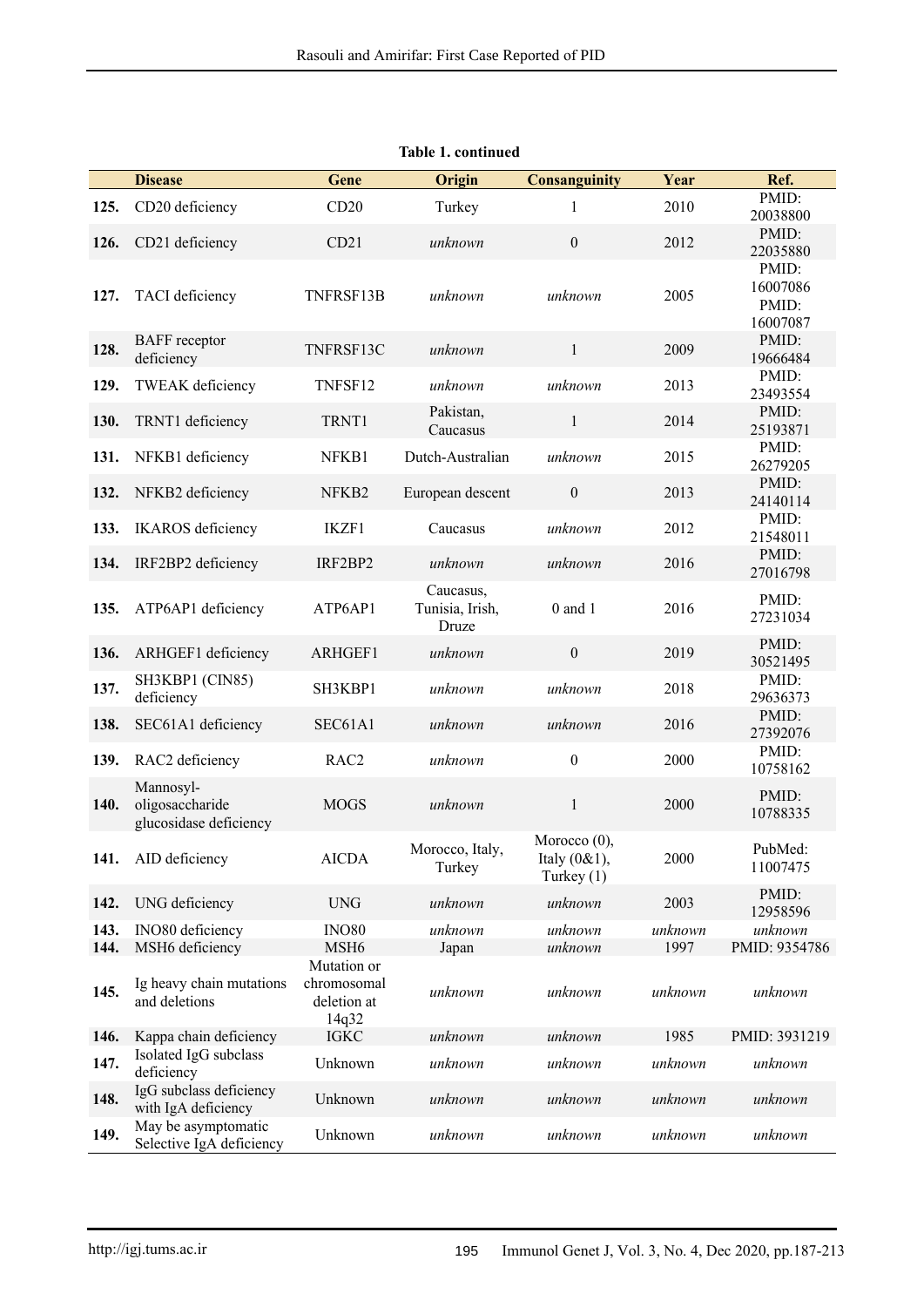|      | <b>Disease</b>                                                                 | Gene              | Origin                                      | <b>Consanguinity</b>       | Year    | Ref.              |
|------|--------------------------------------------------------------------------------|-------------------|---------------------------------------------|----------------------------|---------|-------------------|
| 150. | Specific antibody<br>deficiency with normal<br>Ig levels and normal B<br>cells | Unknown           | unknown                                     | unknown                    | unknown | unknown           |
| 151. | Transient<br>hypogammaglobulinemi<br>a of infancy                              | Unknown           | unknown                                     | unknown                    | unknown | unknown           |
| 152. | CARD11 GOF                                                                     | CARD11            | Central Europe                              | $\mathbf{1}$               | 2015    | PMID:<br>23561803 |
| 153. | Selective IgM deficiency                                                       | Unknown           | unknown                                     | unknown                    | unknown | unknown           |
| 4.   | <b>Diseases of immune dysregulation</b>                                        |                   |                                             |                            |         |                   |
| 154. | Perforin deficiency<br>(FHL2)                                                  | PRF1              | North American                              | $0$ and $1$                | 2004    | PMID:<br>14757862 |
| 155. | UNC13D/Munc13-4<br>deficiency (FHL3)                                           | UNC13D            | Morocco                                     | $0$ and $1$                | 2003    | PMID:<br>14622600 |
| 156. | Syntaxin 11<br>deficiency(FHL4)                                                | STX11             | Kurdish origin                              | $\mathbf{1}$               | 2005    | PMID:<br>15703195 |
| 157. | STXBP2/Munc18-2<br>deficiency (FHL5)                                           | STXBP2            | Saudi Arabian,<br>Turkish, German,<br>Czech | $\mathbf{1}$               | 2009    | PMID:<br>19804848 |
| 158. | FAAP24 deficiency                                                              | FAAP24            | unknown                                     | unknown                    | unknown | unknown           |
| 159. | SLC7A7 deficiency                                                              | SLC7A7            | Finland                                     | unknown                    | 1999    | PMID:<br>10080182 |
| 160. | Chediak-Higashi<br>syndrome                                                    | <b>LYST</b>       | Kuwait, Turkey                              | 1                          | 1997    | PMID: 9215679     |
| 161. | Griscelli syndrome, type<br>$\overline{2}$                                     | RAB27A            | Turkey                                      | $\mathbf{1}$               | 2000    | PMID:<br>10835631 |
| 162. | Hermansky-Pudlak<br>syndrome, type 2                                           | AP3B1             | <b>USA</b>                                  | $\boldsymbol{0}$           | 1999    | PMID:<br>10024875 |
| 163. | Hermansky-Pudlak<br>syndrome, type 10                                          | AP3D1             | Turkey                                      | $\mathbf{1}$               | 2016    | PMID:<br>26744459 |
| 164. | IPEX, immune<br>dysregulation,<br>polyendocrinopathy,<br>enteropathy X-linked  | FOXP3             | Japan                                       | unknown                    | 2001    | PMID:<br>11137993 |
| 165. | CD25 deficiency                                                                | IL2RA             | Caucasus                                    | $\boldsymbol{0}$           | 2007    | PMID:<br>17196245 |
| 166. | CD122 deficiency                                                               | IL2RB             | Tajikistan                                  | $\mathbf{1}$               | 2018    | PMID:<br>31040184 |
| 167. | CTLA4<br>haploinsufficiency(ALP<br>$S-V$                                       | CTLA4             | Italy                                       | unknown                    | 1996    | PMID: 8817351     |
| 168. | LRBA deficiency                                                                | <b>LRBA</b>       | Arab, Sicilian,<br>Iran                     | $\mathbf{1}$               | 2012    | PMID:<br>22608502 |
| 169. | DEF6 deficiency                                                                | DEF <sub>6</sub>  | Pakistan, Iraq                              | Pakistan (1)<br>Iraq $(1)$ | 2019    | PMID:<br>31308374 |
| 170. | STAT3 GOF mutation                                                             | STAT3             | Japan                                       | unknown                    | 2007    | PMID:<br>17676033 |
| 171. | BACH2 deficiency                                                               | BACH <sub>2</sub> | unknown                                     | $\boldsymbol{0}$           | 2017    | PMID:<br>28530713 |
| 172. | FERMT1 deficiency                                                              | FERMT1            | North African                               | $\,1$                      | 2003    | PMID:<br>12668616 |
| 173. | APECED (APS-1),<br>autoimmune<br>polyendocrinopathy with                       | AIRE              | Finland, Swiss                              | unknown                    | 1997    | PMID: 9398839     |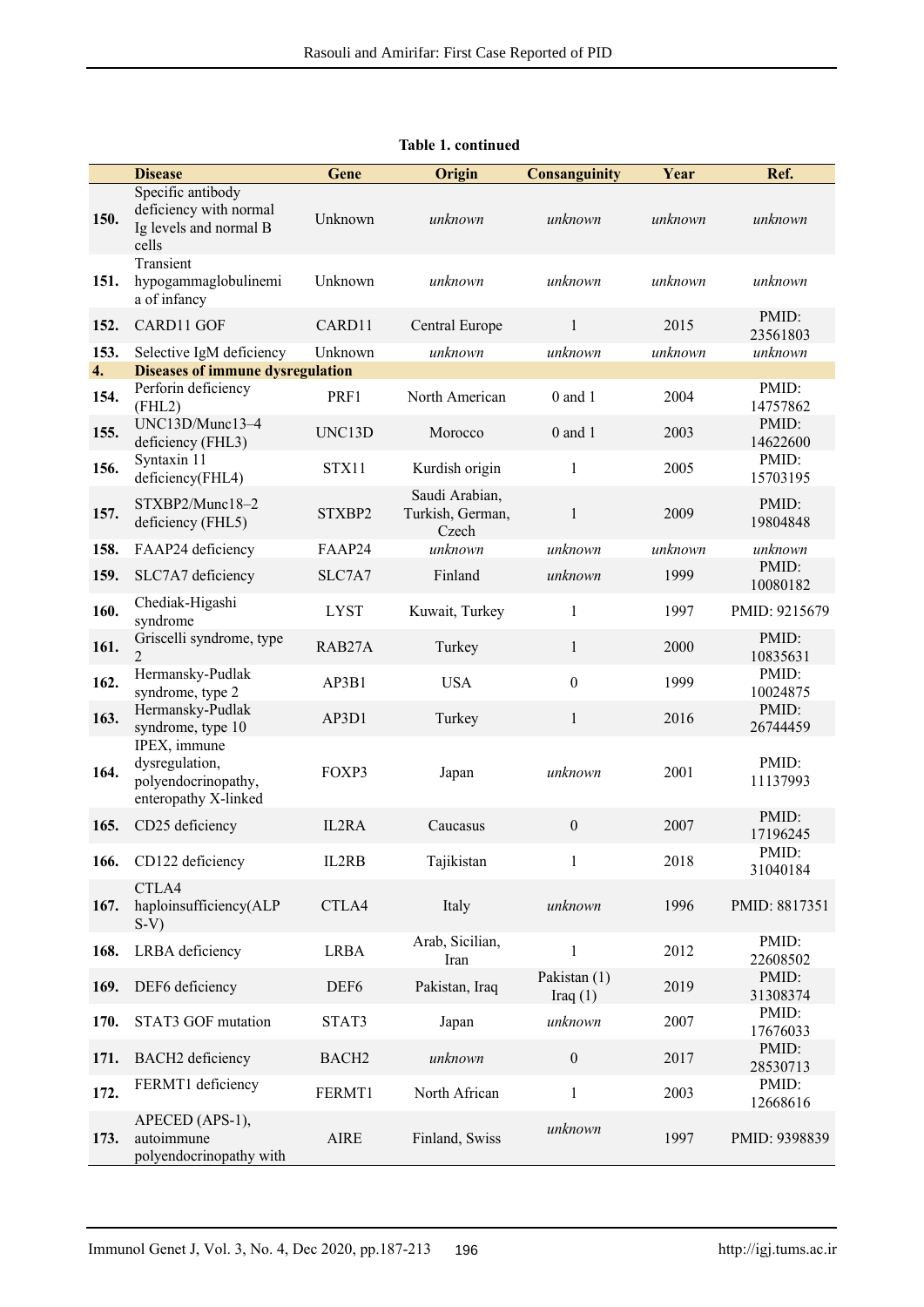|              | <b>Disease</b>                                    | <b>Gene</b>                      | Origin                                                 | <b>Consanguinity</b>                  | Year                                               | Ref.                                                                        |
|--------------|---------------------------------------------------|----------------------------------|--------------------------------------------------------|---------------------------------------|----------------------------------------------------|-----------------------------------------------------------------------------|
|              | candidiasis and<br>ectodermal dystrophy           |                                  |                                                        |                                       |                                                    |                                                                             |
| 174.         | <b>ITCH</b> deficiency                            | <b>ITCH</b>                      | Amish (USA)                                            | $\mathbf{1}$                          | 2010                                               | PMID:<br>20170897                                                           |
| 175.         | Tripeptidyl-peptidase II<br>deficiency            | TPP <sub>2</sub>                 | unknown                                                | unknown                               | unknown                                            | unknown                                                                     |
| 176.         | <b>JAK1 GOF</b>                                   | JAK1                             | unknown                                                | unknown                               | 2017                                               | PMID:<br>28111307                                                           |
| 177.         | Prolidase deficiency                              | <b>PEPD</b>                      | Middle east                                            | $\theta$                              | 1990                                               | PMID: 2365824                                                               |
| 178.<br>179. | IL-10 deficiency<br>IL-10R deficiency             | IL10<br>IL10RA,<br>IL10RB        | unknown<br>(IL10RA,<br>Lebanon)<br>(IL10RB,<br>Gambia) | unknown<br>(IL10RA:1)                 | unknown<br>(IL10RA:200)<br>9)<br>(IL10RB:200<br>6) | unknown<br>(IL10RA,<br>PMID:<br>19890111)<br>(IL10RB,<br>PMID:<br>16757563) |
| 180.         | NFAT5<br>haploinsufficiency                       | NFAT5                            | unknown                                                | unknown                               | unknown                                            | unknown                                                                     |
| 181.         | TGFB1 deficiency                                  | TGFB1                            | Malaysia,<br>Pakistan                                  | Malaysia: 0<br>Pakistan: 1            | 2018                                               | PMID:<br>29483653                                                           |
| 182.         | RIPK1                                             | RIPK1                            | Pakistan                                               | 1                                     | 2018                                               | PMID:<br>30026316                                                           |
| 183.         | <b>ALPS-FAS</b>                                   | TNFRSF6                          | unknown                                                | unknown                               | 1999                                               | PMID: 10200300                                                              |
| 184.         | ALPS-FASLG                                        | TNFSF6                           | African American                                       | unknown                               | 1996                                               | PMID: 8787672                                                               |
| 185.         | ALPS-Caspase10                                    | CASP10                           | African American                                       | unknown                               | 1999                                               | PMID:<br>10412980                                                           |
| 186.         | ALPS-Caspase 8                                    | CASP8                            | unknown                                                | $\mathbf{1}$                          | 2002                                               | PMID:<br>12353035                                                           |
| 187.         | FADD deficiency                                   | FADD                             | Pakistan                                               | $\mathbf{1}$                          | 2010                                               | PMID:<br>21109225                                                           |
| 188.         | SAP deficiency (XLP1)                             | SH <sub>2</sub> D <sub>1</sub> A | Canada                                                 | unknown                               | 1998                                               | PMID: 9771704                                                               |
| 189.         | XIAP deficiency (XLP2)                            | <b>XIAP</b>                      | Caucasus                                               | unknown                               | 2006                                               | PMID:<br>17080092                                                           |
| 190.         | CD27 deficiency                                   | CD27                             | Morocco                                                | $\mathbf{1}$                          | 2012                                               | PMID:<br>22197273                                                           |
| <b>191.</b>  | CD70 deficiency                                   | CD70                             | Egypt, Turkey,<br>Iran                                 | $\mathbf{1}$                          | 2017                                               | PMID:<br>28011863<br>PMID:<br>28011864                                      |
| 192.         | CTPS1 deficiency                                  | CTPS1                            | England                                                | unknown                               | 2014                                               | PMID:<br>24870241                                                           |
| 193.         | CD137<br>deficiency(41BB)                         | TNFRSF9                          | unknown                                                | unknown                               | unknown                                            | unknown                                                                     |
| 194.         | RASGRP1 deficiency                                | RASGRP1                          | Turkey                                                 | $\mathbf{1}$                          | 2016                                               | PMID:<br>27776107                                                           |
| 195.         | RLTPR deficiency                                  | CARMIL2                          | Morocco,<br>Tunisia, Turkey                            | Morocco: 1<br>Tunisia: 1<br>Turkey: 0 | 2016                                               | PMID:<br>27647349                                                           |
| 196.         | X-linked magnesium<br>EBV and neoplasia<br>(XMEN) | MAGT1                            | unknown                                                | unknown                               | 2011                                               | PMID:<br>21796205                                                           |
| 197.         | PRKCD deficiency                                  | <b>PRKCD</b>                     | Turkey                                                 | $\mathbf{1}$                          | 2013                                               | PubMed:<br>23319571                                                         |

|  | <b>Table 1. continued</b> |  |
|--|---------------------------|--|
|  |                           |  |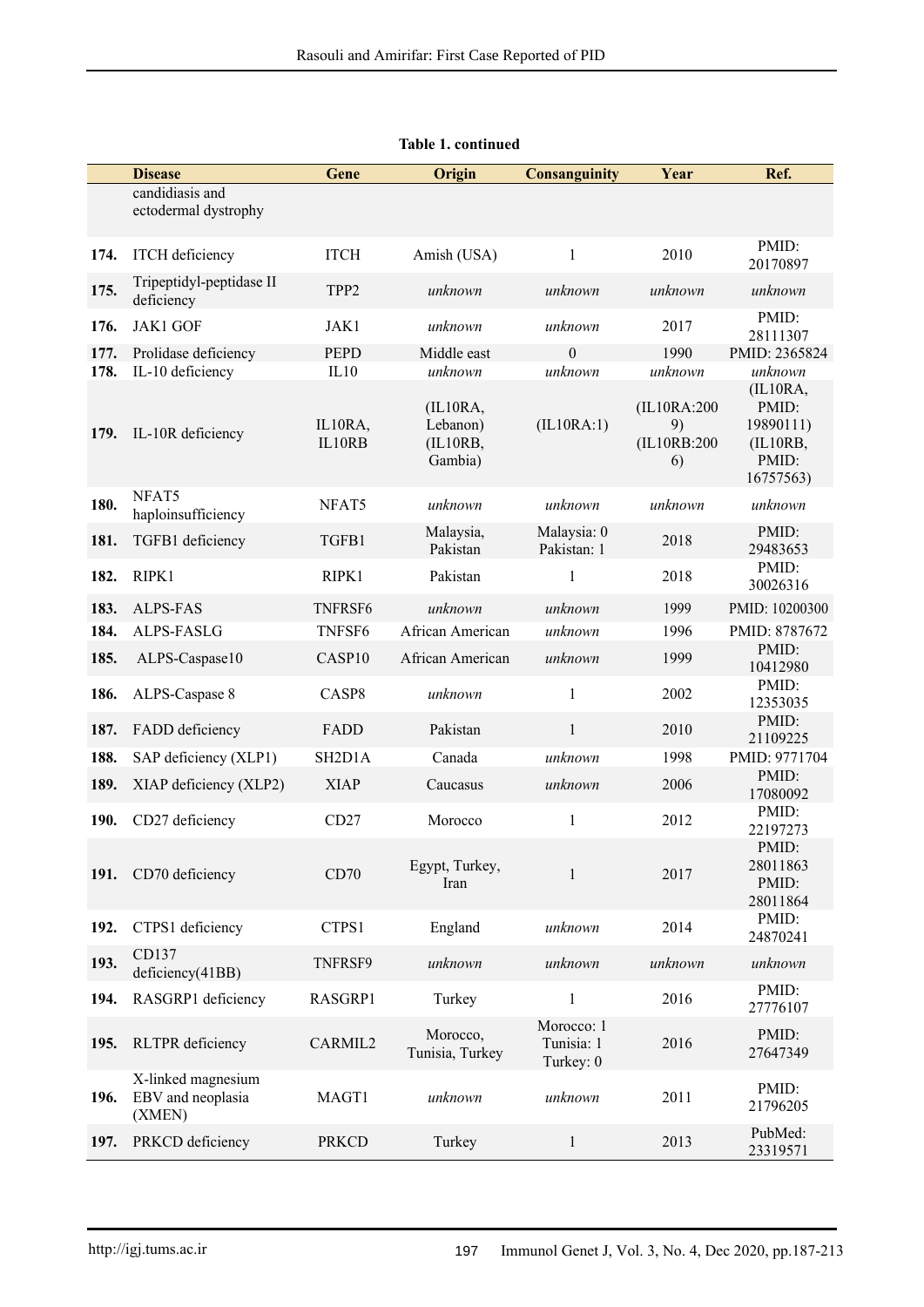|                  | <b>Disease</b>                                                    | Gene                      | Origin                                                                                                                  | <b>Consanguinity</b>                                      | Year                                             | Ref.                                                        |
|------------------|-------------------------------------------------------------------|---------------------------|-------------------------------------------------------------------------------------------------------------------------|-----------------------------------------------------------|--------------------------------------------------|-------------------------------------------------------------|
| $\overline{5}$ . | <b>Congenital defects of phagocyte number or function</b>         |                           |                                                                                                                         |                                                           |                                                  |                                                             |
| 198.             | Elastase deficiency<br>(Severe congenital<br>neutropenia [SCN] 1) | <b>ELANE</b>              | unknown                                                                                                                 | unknown                                                   | 2000                                             | PMID:<br>11001877                                           |
| 199.             | GFI 1 deficiency (SCN2)                                           | GFI1                      | unknown                                                                                                                 | unknown                                                   | 2003                                             | PMID:<br>12778173                                           |
| 200.             | HAX1 deficiency<br>(Kostmann Disease)<br>(SCN3)                   | HAX1                      | Kurdish, Turkey,<br>Iran, Lebanon,<br>Sweden                                                                            | Kurdish (1&0)                                             | 2007                                             | PMID:<br>17187068                                           |
| 201.             | G6PC3 deficiency<br>(SCN4)                                        | G6PC3                     | Turkey                                                                                                                  | $\mathbf{1}$                                              | 2009                                             | PMID:<br>19118303                                           |
| 202.             | VPS45 deficiency<br>(SCN5)                                        | VPS45                     | Palestine                                                                                                               | $\mathbf{1}$                                              | 2013                                             | PMID:<br>23738510                                           |
| 203.             | Glycogen storage<br>disease type 1b                               | G6PT1                     | Japan                                                                                                                   | $\mathbf{1}$                                              | 1998                                             | PMID: 9675154                                               |
| 204.             | X-linked<br>neutropenia/myelodyspla<br>sia                        | <b>WAS</b>                | European descent                                                                                                        | unknown                                                   | 2001                                             | PMID:<br>11242115                                           |
| 205.             | P14/LAMTOR2<br>deficiency                                         | LAMTOR2                   | Caucasus                                                                                                                | unknown                                                   | 2007                                             | PMID:<br>17195838                                           |
| 206.             | Barth Syndrome (3-<br>Methylglutaconic<br>aciduria type II)       | <b>TAZ</b>                | unknown                                                                                                                 | unknown                                                   | 1996                                             | PMID: 8630491                                               |
| 207.             | Cohen syndrome                                                    | VPS13B                    | Finland                                                                                                                 | unknown                                                   | 2003                                             | PMID:<br>12730828                                           |
| 208.             | Clericuzio syndrome<br>(Poikiloderma with<br>neutropenia)         | USB1                      | Italy                                                                                                                   | $\mathbf{1}$                                              | 2010                                             | PMID:<br>20004881                                           |
| 209.             | JAGN1 deficiency                                                  | JAGN1                     | Algeria, Iran,<br>Turkey, Morocco,<br>Albania,<br>Pakistan,<br>Germany, Israel                                          | $\mathbf{1}$                                              | 2014                                             | PMID:<br>25129144                                           |
| 210.             | 3-Methylglutaconic<br>aciduria                                    | <b>CLPB</b>               | Canada,<br>Australia,<br>Germany,<br>Turkey, Italy,<br>Poland,<br>Estonia,<br>Greenland, North<br>American,<br>Cambodia | Cambodia (1)                                              | 2015                                             | PMID:<br>25597510<br>PMID:<br>25597511<br>PMID:<br>25650066 |
| 211.             | G-CSF receptor<br>deficiency                                      | CSF3R                     | Caucasus                                                                                                                | $\mathbf{0}$                                              | 2009                                             | PMID:<br>19620628                                           |
| 212.             | SMARCD2 deficiency                                                | SMARCD2                   | Pakistan,<br>Lebanon                                                                                                    | $\mathbf{1}$                                              | 2017                                             | PMID:<br>28369036                                           |
| 213.             | Specific granule<br>deficiency                                    | <b>CEBPE</b>              | unknown                                                                                                                 | unknown                                                   | unknown                                          | unknown                                                     |
| 214.             | Shwachman-Diamond<br>Syndrome                                     | SBDS,<br>DNAJC21,<br>EFL1 | (DNAJC21:<br>France, Algeria,<br>Pakistan)<br>(EFL1: Mexico,<br>Palestine)                                              | (DNAJC21:1)<br>[EFL1: Mexico<br>$(0)$ , Palestine $(1)$ ] | (SBDS:2003)<br>(DNAJC21:<br>2016)<br>(EFL1:2017) | (SBDS, PMID:<br>12496757)<br>(EFL1, PMID:<br>28331068)      |
| 215.             | HYOU1 deficiency                                                  | HYOU1                     | unknown                                                                                                                 | $\boldsymbol{0}$                                          | 2017                                             | PMID:<br>27913302                                           |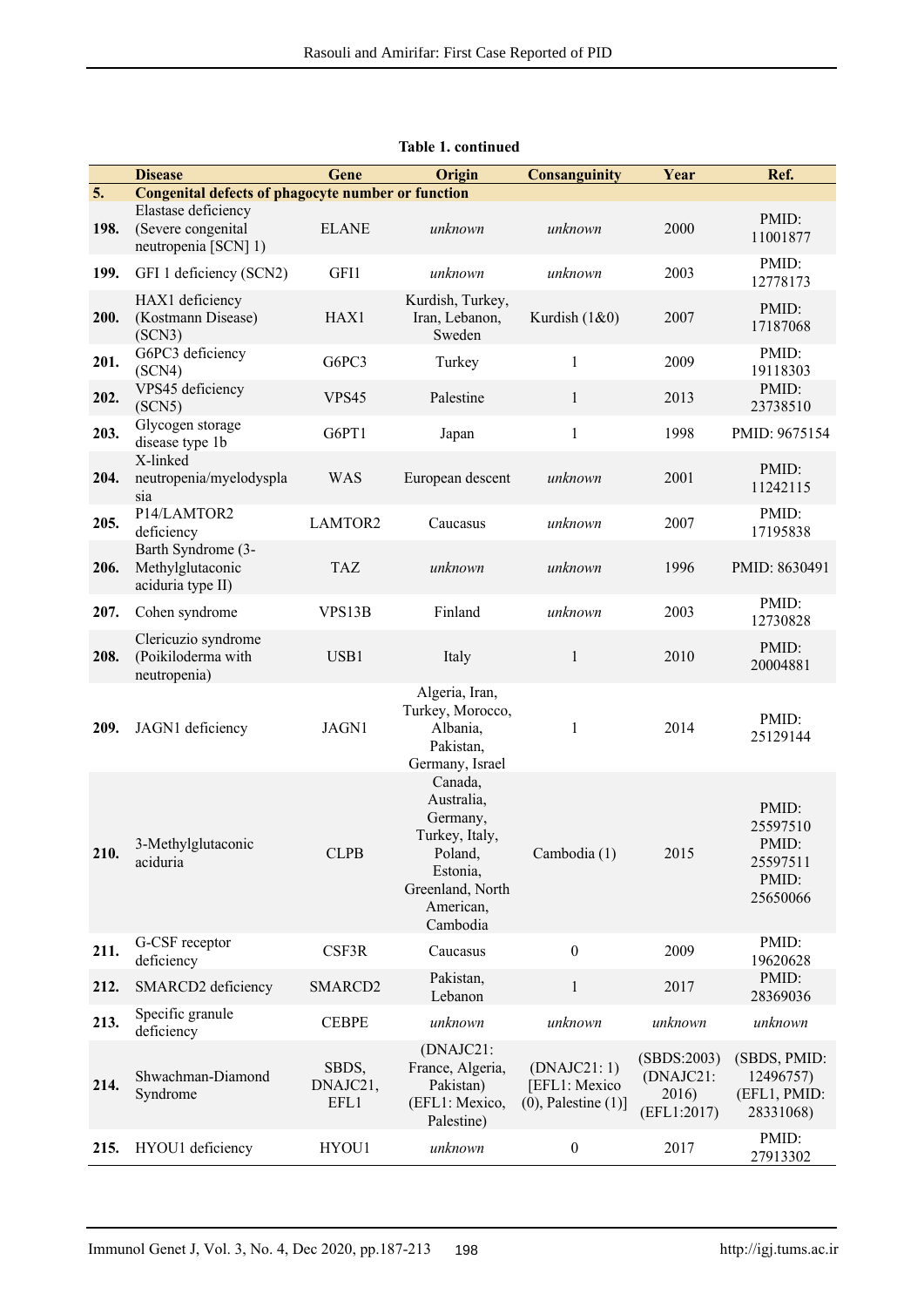|      | <b>Disease</b>                                                              | Gene                                | Origin                                     | <b>Consanguinity</b>                                             | Year                                                                         | Ref.                                                                                                                                         |
|------|-----------------------------------------------------------------------------|-------------------------------------|--------------------------------------------|------------------------------------------------------------------|------------------------------------------------------------------------------|----------------------------------------------------------------------------------------------------------------------------------------------|
| 216. | SRP54 deficiency                                                            | SRP54                               | Hispanic (Spain)                           | $\mathbf{0}$                                                     | 2017                                                                         | PMID:<br>28972538                                                                                                                            |
| 217. | Leukocyte adhesion<br>deficiency type 1<br>(LAD1)                           | ITGB2                               | unknown                                    | unknown                                                          | 1990                                                                         | PMID: 1968911                                                                                                                                |
| 218. | Leukocyte adhesion<br>deficiency type 2<br>(LAD2)                           | SLC35C1                             | Turkey, Israeli<br>Arabs                   | unknown                                                          | 2001                                                                         | PMID:<br>11326279                                                                                                                            |
| 219. | Leukocyte adhesion<br>deficiency type 3<br>(LAD3)                           | FERMT3                              | Turkey                                     | $\mathbf{1}$                                                     | 2007                                                                         | PMID:<br>17185466                                                                                                                            |
| 220. | Rac2 deficiency                                                             | RAC <sub>2</sub>                    | unknown                                    | $\boldsymbol{0}$                                                 | 2000                                                                         | PMID:<br>10758162                                                                                                                            |
| 221. | $\beta$ actin deficiency                                                    | <b>ACTB</b>                         | Irish-English                              | unknown                                                          | 2006                                                                         | PMID:<br>16685646                                                                                                                            |
| 222. | Localized juvenile<br>periodontitis                                         | FPR1                                | unknown                                    | unknown                                                          | 2019                                                                         | PMID:<br>31534221                                                                                                                            |
| 223. | Papillon-Lefèvre<br>syndrome                                                | <b>CTSC</b>                         | Egypt, India,<br>Pakistan,<br>Lebanon      | Egypt $(1)$ , India<br>$(1)$ , Pakistan $(1)$ ,<br>Lebanon $(0)$ | 1999                                                                         | PMID:<br>10581027                                                                                                                            |
| 224. | WDR1 deficiency                                                             | WDR1                                | Qatar                                      | 1                                                                | 2016                                                                         | PMID:<br>27557945                                                                                                                            |
| 225. | Cystic fibrosis                                                             | <b>CFTR</b>                         | unknown                                    | unknown                                                          | unknown                                                                      | unknown                                                                                                                                      |
| 226. | Neutropenia with<br>combined immune<br>deficiency due to MKL1<br>deficiency | MKL1                                | unknown                                    | $\mathbf{1}$                                                     | 2015                                                                         | PMID:<br>26224645                                                                                                                            |
| 227. | X-linked chronic<br>granulomatous disease<br>$(CGD)$ , gp $91$ phox         | <b>CYBB</b>                         | France                                     | $\boldsymbol{0}$                                                 | 2011                                                                         | PMID:<br>21278736                                                                                                                            |
| 228. | Autosomal recessive<br><b>CGD</b>                                           | CYBA,<br>CYBC1, NCF1,<br>NCF2, NCF4 | (CYBAC1: Saudi<br>Arabia)<br>(NCF2: Japan) | (CYBA: 1 & 0)<br>(CYBC1: 1 & 0)                                  | (CYBA:1990)<br>(CYBC1:201<br>7)<br>(NCF1:1991)<br>(NCF2:1995)<br>(NCF4:2009) | (CYBA, PMID:<br>224341)<br>(CYBC1,<br>PMID:<br>28600779<br>(NCF1, PMID:<br>2011585)<br>(NCF2, PMID:<br>7795241)<br>(NCF4, PMID:<br>19692703) |
| 229. | G6PD deficiency class I                                                     | G6PD                                | Japan                                      | $\theta$                                                         | 1984                                                                         | PMID: 6714986                                                                                                                                |
| 230. | GATA2 deficiency                                                            | GATA2                               | unknown                                    | unknown                                                          | 2011                                                                         | PMID:<br>21670465                                                                                                                            |
| 231. | Pulmonary alveolar<br>proteinosis                                           | CSF2RA,<br>CSFR2B                   | (CSFR2B: Japan)                            | (CSFR2B:1)                                                       | (CSF2RA:20<br>08)<br>(CSF2RB:20<br>11)                                       | (CSF2RA,<br>PMID:<br>18955567)<br>(CSFR2B,<br>PMID:<br>21075760)                                                                             |
| 6.   | Defects in intrinsic and innate immunity                                    |                                     |                                            |                                                                  |                                                                              |                                                                                                                                              |
| 232. | IL-12 and IL-23 receptor<br>$\beta$ 1 chain deficiency                      | IL12RB1                             | Dutch, Turkey                              | Dutch $(0)$ ,<br>Turkey (1)                                      | 1998                                                                         | PMID: 9603733                                                                                                                                |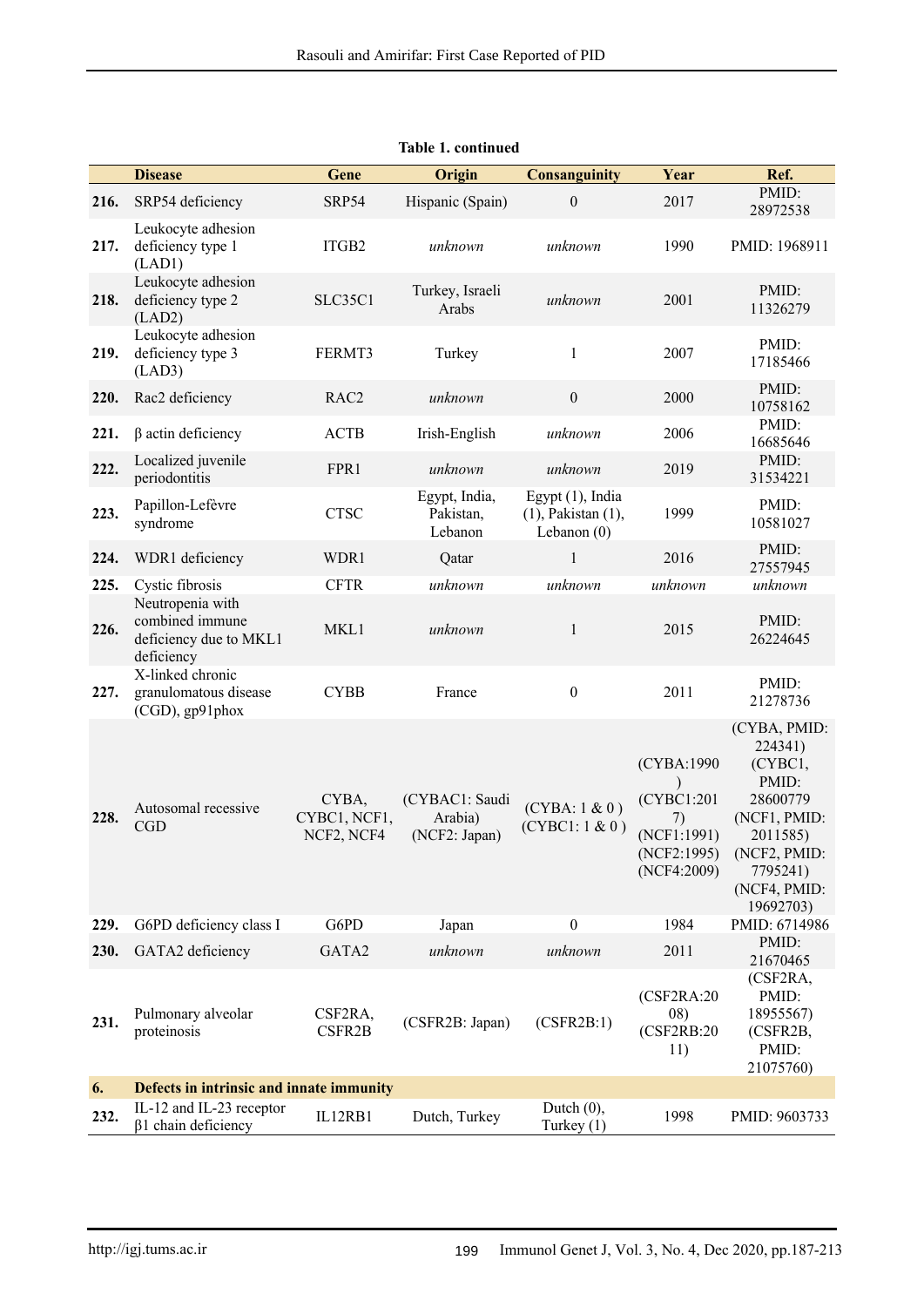|      | <b>Disease</b>                                                                       | Gene             | Origin                                                 | Consanguinity            | Year    | Ref.              |
|------|--------------------------------------------------------------------------------------|------------------|--------------------------------------------------------|--------------------------|---------|-------------------|
| 233. | IL-12p40 (IL-12 and IL-<br>23) deficiency                                            | IL12B            | Pakistan                                               | 1                        | 1998    | PMID: 9854038     |
| 234. | IL-12Rβ2 deficiency                                                                  | IL12RB2          | unknown                                                | unknown                  | unknown | unknown           |
| 235. | IL-23R deficiency                                                                    | IL23R            | non-Jewish<br>European<br>ancestry                     | unknown                  | 2006    | PMID:<br>17068223 |
| 236. | IFN- $\gamma$ receptor 1<br>deficiency                                               | IFNGR1           | Malta                                                  | $\mathbf{1}$             | 1996    | PMID: 8960473     |
| 237. | IFN- $\gamma$ receptor 2<br>deficiency                                               | IFNGR2           | English-<br>Portuguese<br>descent                      | $\boldsymbol{0}$         | 1998    | PMID: 9616207     |
| 238. | STAT1 deficiency                                                                     | STAT1            | American, France                                       | unknown                  | 2001    | PMID:<br>11452125 |
| 239. | Macrophage gp91 phox<br>deficiency                                                   | <b>CYBB</b>      | France                                                 | $\boldsymbol{0}$         | 2011    | PMID:<br>21278736 |
| 240. | IRF8 deficiency                                                                      | IRF8             | Italy, Ireland                                         | $\boldsymbol{0}$         | 2011    | PMID:<br>21524210 |
| 241. | SPPL2a deficiency                                                                    | SPPL2A           | unknown                                                | unknown                  | unknown | unknown           |
| 242. | Tyk2 deficiency                                                                      | TYK2             | Japan                                                  | $\mathbf{1}$             | 2006    | PMID:<br>17088085 |
| 243. | P1104A TYK2<br>homozygosity                                                          | TYK2             | Japan                                                  | $\mathbf{1}$             | 2006    | PMID:<br>17088085 |
| 244. | ISG15 deficiency                                                                     | ISG15            | Turkey, Iran                                           | $\mathbf{1}$             | 2012    | PMID:<br>22859821 |
| 245. | RORyt deficiency                                                                     | <b>RORC</b>      | Palestine<br>Saudi Arabia                              | $\mathbf{1}$             | 2015    | PMID:<br>26160376 |
| 246. | JAK1 deficiency                                                                      | JAK1             | unknown                                                | unknown                  | 2017    | PMID:<br>28111307 |
| 247. | EVER1 deficiency                                                                     | TMC <sub>6</sub> | Colombia,<br>Algeria                                   | $\mathbf{1}$             | 2002    | PMID:<br>12426567 |
| 248. | EVER2 deficiency                                                                     | TMC8             | Colombia,<br>Algeria                                   | $\mathbf{1}$             | 2002    | PMID:<br>12426567 |
| 249. | CIB1 deficiency                                                                      | CIB1             | Colombia,<br>France, Iran,<br>Switzerland, and<br>Togo | $\mathbf{1}$             | 2018    | PMID:<br>30068544 |
| 250. | WHIM (warts,<br>hypogammaglobulinemi<br>a, infections,<br>myelokathexis)<br>syndrome | CXCR4            | unknown                                                | unknown                  | 2003    | PMID:<br>12692554 |
| 251. | STAT1 deficiency                                                                     | STAT1            | American, France                                       | unknown                  | 2001    | PMID:<br>11452125 |
| 252. | STAT2 deficiency                                                                     | STAT2            | unknown                                                | $\mathbf{1}$             | 2013    | PMID:<br>23391734 |
| 253. | IRF9 deficiency                                                                      | IRF9             | Algeria                                                | $\mathbf{1}$             | 2018    | PMID:<br>30143481 |
| 254. | IRF7 deficiency                                                                      | IRF7             | France                                                 | $\boldsymbol{0}$         | 2015    | PMID:<br>25814066 |
| 255. | IFNAR1 deficiency                                                                    | IFNAR1           | Iran, Brazil                                           | Iran $(1)$<br>Brazil (0) | 2019    | PMID:<br>31270247 |
| 256. | IFNAR2 deficiency                                                                    | IFNAR2           | Gambia                                                 | unknown                  | 2006    | PMID:<br>16757563 |
| 257. | CD16 deficiency                                                                      | FCGR3A           | unknown                                                | unknown                  | 1996    | PMID: 8608639     |

**Table 1. continued**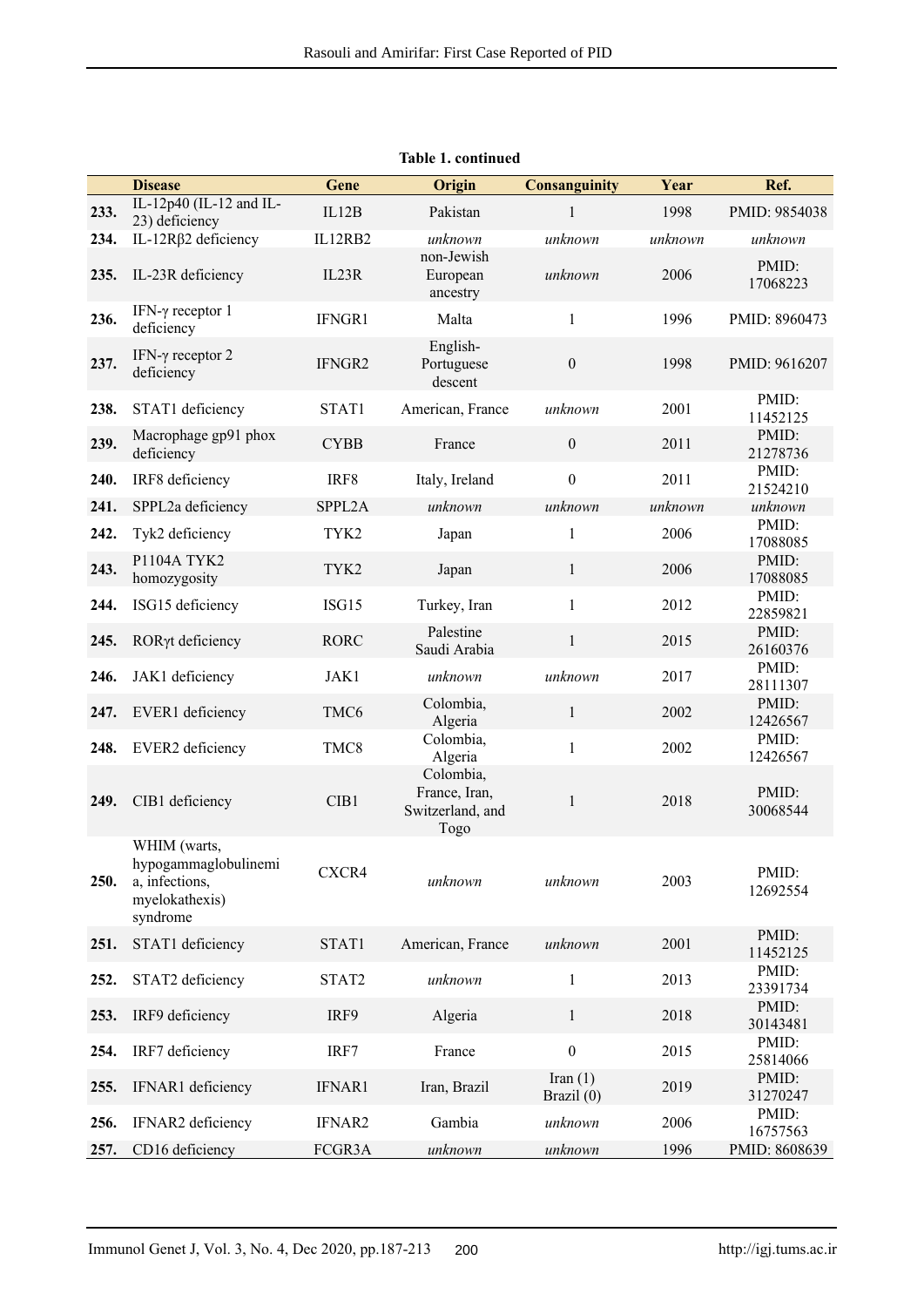|      | <b>Disease</b>                   | Gene                         | Origin                                                                                | <b>Consanguinity</b>                                                 | Year               | Ref.                                                        |
|------|----------------------------------|------------------------------|---------------------------------------------------------------------------------------|----------------------------------------------------------------------|--------------------|-------------------------------------------------------------|
| 258. | MDA5 deficiency                  | IFIH1                        | British, Japan,<br>European<br>descent, White<br>American                             | British $(0)$ ,<br>European descent<br>$(0)$ , White<br>American (0) | 2014               | PMID:<br>25243380<br>PMID:<br>24995871<br>PMID:<br>24686847 |
| 259. | RNA polymerase III<br>deficiency | POLR3A,<br>POLR3C,<br>POLR3F | (POLR3A)<br>French Canadian,<br>Syria, Europe,<br>Guatemala,<br>France, USA)          | [POLR3A:<br>French Canadian<br>$(1)$ , Syria $(1)]$                  | (POLR3A:20)<br>11) | (POLR3A,<br>PMID:<br>21855841)                              |
| 260. | TLR3 deficiency                  | TLR3                         | France                                                                                | unknown                                                              | 2007               | PMID:<br>17872438                                           |
| 261. | UNC93B1 deficiency               | UNC93B1                      | Portugal                                                                              | $\mathbf{1}$                                                         | 2006               | PMID:<br>16973841                                           |
| 262. | TRAF3 deficiency                 | TRAF3                        | France                                                                                | unknown                                                              | 2011               | PMID:<br>20832341                                           |
| 263. | TRIF deficiency                  | TICAM1                       | Saudi Arabia<br>French,<br>Portuguese, and<br><b>Swiss</b>                            | Saudi Arabia (1)                                                     | 2011               | PMID:<br>22105173                                           |
| 264. | TBK1 deficiency                  | TBK1                         | Sweden, German,<br>France, Denmark,<br>Portugal                                       | unknown                                                              | 2015               | PMID:<br>25803835                                           |
| 265. | IRF3 deficiency                  | IRF3                         | Denmark                                                                               | unknown                                                              | 2015               | PMID:<br>26216125                                           |
| 266. | DBR1 deficiency                  | DBR1                         | Arab, Portugal,<br>Japan                                                              | Arab $(1)$<br>Portugal (0)<br>Japan $(0)$                            | 2018               | PMID:<br>29474921                                           |
| 267. | CARD9 deficiency                 | CARD9                        | Iran                                                                                  | $\mathbf{1}$                                                         | 2009               | PMID:<br>19864672                                           |
| 268. | IL-17RA deficiency               | IL17RA                       | Argentina, France                                                                     | France $(1)$                                                         | 2011               | PMID:<br>21350122                                           |
| 269. | IL-17RC deficiency               | IL17RC                       | Argentina,<br>Turkey                                                                  | Argentina $(0)$<br>Turkey $(0 \& 1)$                                 | 2015               | PMID:<br>25918342                                           |
| 270. | IL-17F deficiency                | IL17F                        | Argentina, France                                                                     | France $(1)$                                                         | 2011               | PMID:<br>21350122                                           |
| 271. | STAT1 GOF                        | STAT1                        | American, France                                                                      | unknown                                                              | 2001               | PMID:<br>11452125                                           |
| 272. | ACT1 deficiency                  | TRAF3IP2                     | Germany,<br>American,<br>Canada,<br>European<br>ancestry                              | unknown                                                              | 2010               | PMID:<br>20953188                                           |
| 273. | IRAK4 deficiency                 | IRAK4                        | Saudi Arabia                                                                          | $\mathbf{1}$                                                         | 2003               | PMID:<br>12637671                                           |
| 274. | MyD88 deficiency                 | MYD88                        | France, Spain,<br>Portugal, Turkey                                                    | 0 & 1                                                                | 2008               | PMID:<br>18669862                                           |
| 275. | IRAK1 deficiency                 | IRAK1                        | Italy                                                                                 | $\boldsymbol{0}$                                                     | 2017               | PMID:<br>28069966                                           |
| 276. | TIRAP deficiency                 | <b>TIRAP</b>                 | United kingdom,<br>Kenia, Gambia,<br>Vietnam, West<br>African (The<br>Gambia, Guinea- | unknown                                                              | 2007               | PMID:<br>17322885                                           |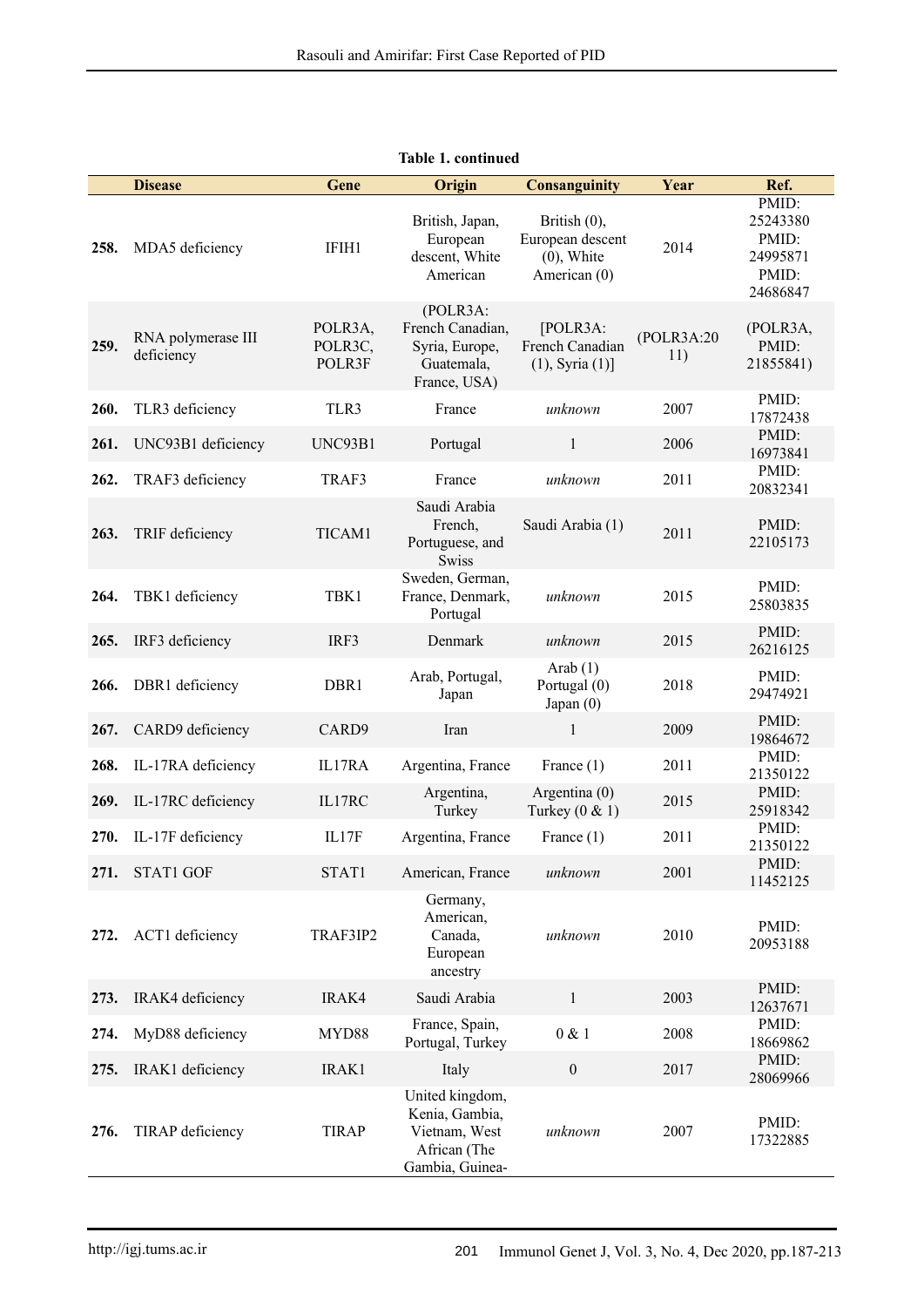|      | <b>Disease</b>                                               | Gene                                                                       | Origin                                                                                                                                                                                            | <b>Consanguinity</b>                                                                                                                           | Year                                                                                                                                                        | Ref.                                                                                                                                                                                                                                |
|------|--------------------------------------------------------------|----------------------------------------------------------------------------|---------------------------------------------------------------------------------------------------------------------------------------------------------------------------------------------------|------------------------------------------------------------------------------------------------------------------------------------------------|-------------------------------------------------------------------------------------------------------------------------------------------------------------|-------------------------------------------------------------------------------------------------------------------------------------------------------------------------------------------------------------------------------------|
| 277. | Isolated congenital<br>asplenia (ICA)                        | RPSA, HMOX                                                                 | Bissau, Republic<br>of Guinea)<br>(RPSA: Congo,<br>Caucasian<br>originally from<br>the United States,<br>Sweden and<br>french)                                                                    | (HMOX:0)                                                                                                                                       | (RPSA:2013)<br>(HMOX:199<br>9)                                                                                                                              | (RPSA, PMID:<br>23579497)<br>(HMOX, PMID:<br>9884342)                                                                                                                                                                               |
| 278. | Trypanosomiasis                                              | APOL1                                                                      | African<br>Americans                                                                                                                                                                              | unknown                                                                                                                                        | 2010                                                                                                                                                        | PMID:<br>20647424                                                                                                                                                                                                                   |
| 279. | Acute liver failure due to<br>NBAS deficiency                | <b>NBAS</b>                                                                | Yakut (Russia)                                                                                                                                                                                    | unknown                                                                                                                                        | 2010                                                                                                                                                        | PMID:<br>20577004                                                                                                                                                                                                                   |
| 280. | Acute necrotizing<br>encephalopathy                          | RANBP2                                                                     | European, Asian,<br>African                                                                                                                                                                       | 1                                                                                                                                              | 2009                                                                                                                                                        | PMID:<br>19118815                                                                                                                                                                                                                   |
| 281. | Osteopetrosis                                                | CLCN7,<br>SNX10,<br>OSTM1,<br>PLEKHM1,<br>TCIRG1,<br>TNFRSF11A,<br>TNFSF11 | (SNX10:<br>Palestine)<br>(OSTM1: Italy)<br>(TCIRG1:<br>German, Turkish)<br>(TNFRSF11A:<br>Northern Irish,<br>American)<br>[TNFSF11:<br>Tunisian<br>ancestry, Kurdish<br>ancestry, Sikh<br>(India) | CLCN7(0)<br>SNX10(1)<br>TCIRG1(1)<br>TNFRSF11A(0)<br>[TNFSF11:<br>Tunisian<br>ancestry $(1)$<br>Kurdish<br>ancestry $(1)$<br>Sikh (India) (0)] | (CLCN7:200<br>1)<br>(SLX10:2012<br>(OSTM1:200<br>3)<br>(PLEKHM1:<br>2007)<br>(TCIRG1:200<br>$\left( 0\right)$<br>(TNFRSF11<br>A: 2000<br>(TNFSF11:<br>2007) | (CLCN7, PMID:<br>11207362)<br>(SLX10, PMID:<br>22499339)<br>(OSTM1,<br>PMID:<br>12627228)<br>(PLEKHM1,<br>PMID:<br>17404618)<br>(TCIRG1,<br>PMID:<br>10942435)<br>(TNFRSF11A,<br>PMID:<br>10615125)<br>(TNFSF11, PMI<br>D: 17632511 |
| 282. | Hidradenitis suppurativa                                     | NCSTN, PSEN,<br><b>PSENEN</b>                                              | China                                                                                                                                                                                             | unknown                                                                                                                                        | 2010                                                                                                                                                        | PMID:<br>20929727                                                                                                                                                                                                                   |
| 283. | IRF4 haploinsufficiency                                      | IRF4                                                                       | European<br>ancestry                                                                                                                                                                              | unknown                                                                                                                                        | 2008                                                                                                                                                        | PMID:<br>18483556                                                                                                                                                                                                                   |
| 284. | IL-18BP deficiency                                           | IL18BP                                                                     | Algeria                                                                                                                                                                                           | 1                                                                                                                                              | 2019                                                                                                                                                        | PMID:<br>31213488                                                                                                                                                                                                                   |
| 7.   | <b>Autoinflammatory disorders</b>                            |                                                                            |                                                                                                                                                                                                   |                                                                                                                                                |                                                                                                                                                             |                                                                                                                                                                                                                                     |
| 285. | STING-associated<br>vasculopathy, infantile-<br>onset (SAVI) | TMEM173                                                                    | Turkish ancestry<br>European<br>ancestry<br>French-Canadian<br>ancestry<br>Chilean ancestry                                                                                                       | unknown                                                                                                                                        | 2014                                                                                                                                                        | PMID:<br>25029335                                                                                                                                                                                                                   |
| 286. | ADA2 deficiency                                              | ADA2                                                                       | European<br>ancestry                                                                                                                                                                              | $\boldsymbol{0}$                                                                                                                               | 2014                                                                                                                                                        | PMID:<br>24552284                                                                                                                                                                                                                   |
| 287. | TREX1 deficiency,<br>Aicardi-Goutieres<br>syndrome 1(AGS1)   | TREX1                                                                      | Dutch, India,<br>Pakistan, British,<br>German, Turkey,<br>Ireland, Mixed<br>European/Afro-<br>Caribbean                                                                                           | Dutch $(1&0)$<br>India $(1)$<br>Pakistan (1)<br>British $(0)$<br>Germany (0)<br>Turkey $(1)$<br>Ireland $(1)$                                  | 2006                                                                                                                                                        | PMID:<br>16845398                                                                                                                                                                                                                   |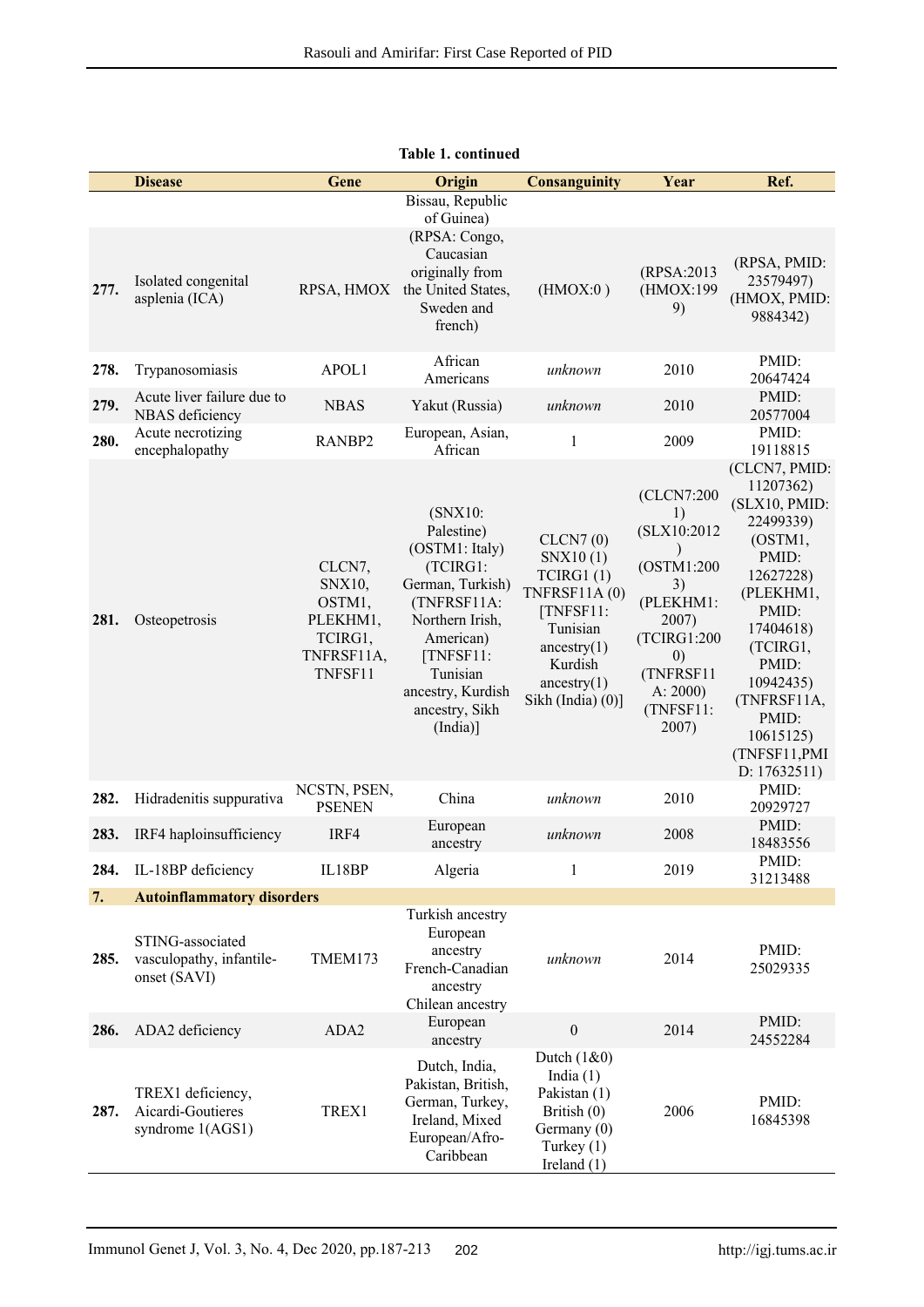|      | <b>Disease</b>                                                          | Gene            | Origin                                                                                                        | <b>Consanguinity</b>                                                                                                                                                                                              | Year | Ref.              |
|------|-------------------------------------------------------------------------|-----------------|---------------------------------------------------------------------------------------------------------------|-------------------------------------------------------------------------------------------------------------------------------------------------------------------------------------------------------------------|------|-------------------|
| 288. | RNASEH2B deficiency,<br>AGS2                                            | <b>RNASEH2B</b> | Morocco, Italy,<br>Algeria, Ireland,<br>French Canadian,<br>British, German,<br>Hungary,<br>Tunisian/Algerian | Mixed<br>European/Afro-<br>Caribbean (0)<br>Morocco $(1 \& 0)$<br>Italy $(1 \& 0)$<br>Algeria(1)<br>Ireland(1)<br>French Canadian<br>(0)<br>British (0)<br>Germany (0)<br>Hungary (0)<br>Tunisian/Algerian<br>(0) | 2006 | PMID:<br>16845400 |
| 289. | RNASEH2C deficiency,<br>AGS3                                            | RNASEH2C        | Pakistan,<br>Bangladesh                                                                                       | $\mathbf{1}$                                                                                                                                                                                                      | 2006 | PMID:<br>16845400 |
| 290. | RNASEH2A deficiency,<br>AGS4                                            | RNASEH2A        | Spanish                                                                                                       | $\mathbf{1}$                                                                                                                                                                                                      | 2005 | PMID:<br>15870678 |
| 291. | SAMHD1 deficiency,<br>AGS5                                              | SAMHD1          | Hungarian,<br>French, Fiji,<br>Canada, Pakistan,<br>Morocco, India,<br>Arab, Malta,<br>Ashkenazi              | Hungarian(1)<br>French(0)<br>$\text{Fiji}(0)$<br>Canada(0)<br>Pakistan(1)<br>Moreover(1)<br>India(1)<br>Arab(1)<br>Malta(0)<br>Ashkenazi(0)                                                                       | 2009 | PMID:<br>19525956 |
| 292. | ADAR1 deficiency,<br>AGS6                                               | ADAR1           | Japan                                                                                                         | unknown                                                                                                                                                                                                           | 2003 | PMID:<br>12916015 |
| 293. | Aicardi-Goutieres<br>syndrome 7(AGS7)                                   | IFIH1           | European descent                                                                                              | $\boldsymbol{0}$                                                                                                                                                                                                  | 2014 | PMID:<br>24686847 |
| 294. | DNAse II deficiency                                                     | DNASE2          | Japan                                                                                                         | unknown                                                                                                                                                                                                           | 1992 | PMID: 1586130     |
| 295. | Pediatric systemic lupus<br>erythematosus due to<br>DNASE1L3 deficiency | DNASE1L3        | Arab                                                                                                          | $\mathbf{1}$                                                                                                                                                                                                      | 2011 | PMID: 22019780    |
| 296. | Spondyloenchondro-<br>dysplasia with immune<br>dysregulation(SPENCD)    | ACP5            | Turkish, France,<br>Austria, Pakistan,<br>India, Portugal,<br>Mali, Egypt                                     | Turkish(1)<br>France(0)<br>Austria $(0)$<br>Pakistan(1)<br>India(1)<br>Portugal(1)<br>Egypt(1)                                                                                                                    | 2011 | PMID:<br>21217755 |
| 297. | X-linked reticulate<br>pigmentary disorder                              | POLA1           | Israel, Serbia,<br>china, USA,<br>Spain                                                                       | unknown                                                                                                                                                                                                           | 2016 | PMID:<br>27019227 |
| 298. | USP18 deficiency                                                        | USP18           | Turkey, German                                                                                                | (turkey: 1)<br>(German: 0)                                                                                                                                                                                        | 2016 | PMID:<br>27325888 |
| 299. | OAS1 deficiency                                                         | OAS1            | Japan                                                                                                         | $\boldsymbol{0}$                                                                                                                                                                                                  | 2018 | PMID:<br>29455859 |
| 300. | Familial Mediterranean<br>fever                                         | <b>MEFV</b>     | Jewish,<br>Armenian,<br>Druze, Iraq,<br>North African                                                         | unknown                                                                                                                                                                                                           | 1997 | PMID: 9288758     |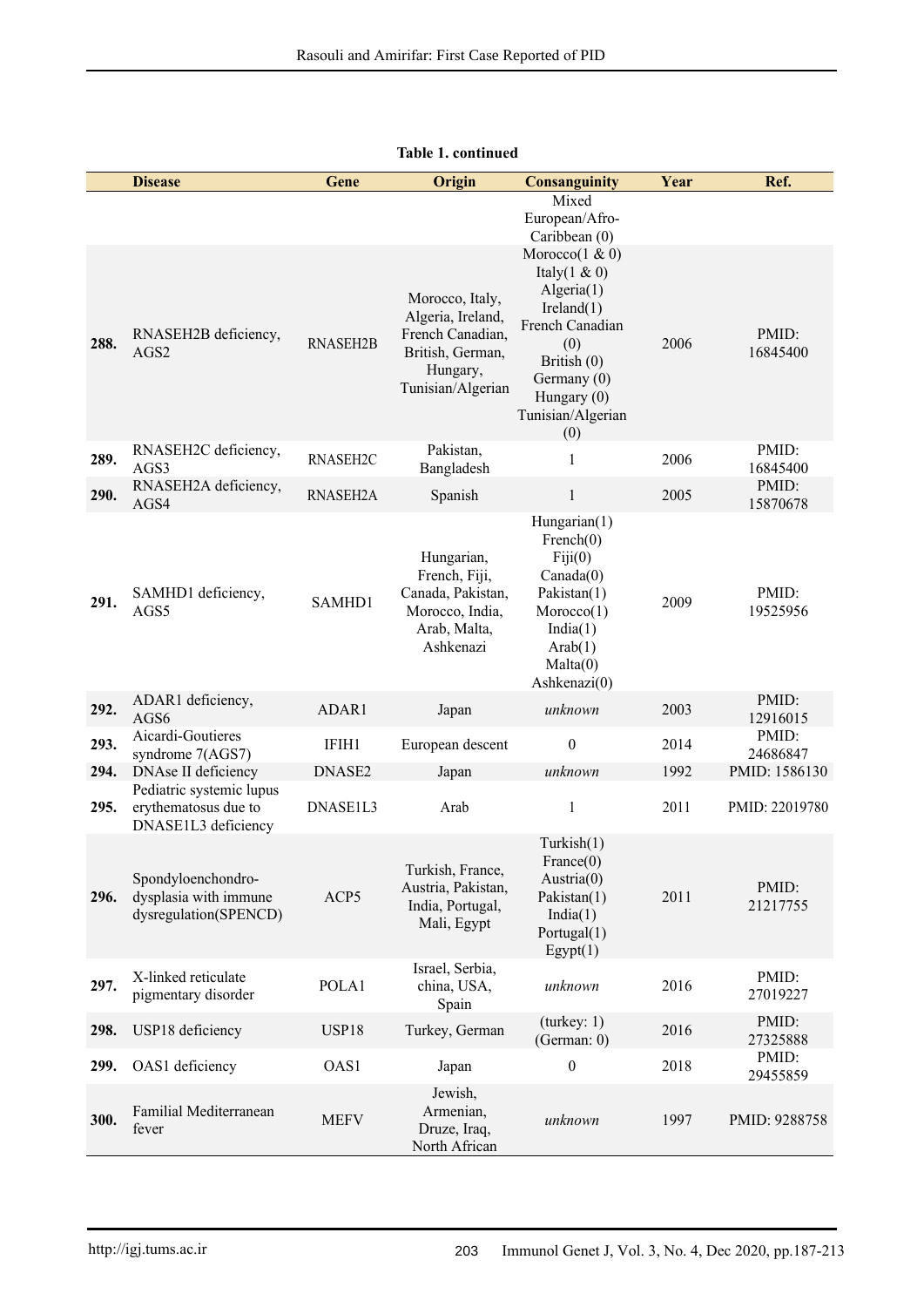|      | <b>Disease</b>                                                                                                                                                                                        | Gene              | Origin                                                                          | <b>Consanguinity</b>             | Year | Ref.                                                        |
|------|-------------------------------------------------------------------------------------------------------------------------------------------------------------------------------------------------------|-------------------|---------------------------------------------------------------------------------|----------------------------------|------|-------------------------------------------------------------|
|      |                                                                                                                                                                                                       |                   | Jewish,<br>Ashkenazi Jewish                                                     |                                  |      |                                                             |
| 301. | Mevalonate kinase<br>deficiency (Hyper IgD<br>syndrome)                                                                                                                                               | <b>MVK</b>        | British, Czech,<br>Spain, Dutch                                                 | unknown                          | 2001 | PMID:<br>11313769                                           |
| 302. | Muckle-Wells syndrome<br>Familial cold<br>autoinflammatory<br>syndrome 1                                                                                                                              | NLRP3             | North America                                                                   | unknown                          | 2017 | PMID:<br>28847925                                           |
| 303. | Neonatal onset<br>multisystem<br>inflammatory disease<br>(NOMID) or chronic<br>infantile neurologic<br>cutaneous and articular<br>syndrome (CINCA)<br>Familial cold<br>autoinflammatory<br>syndrome 2 | NLRP12            | Guadeloupe (in<br>the southern<br>Caribbean Sea)                                | unknown                          | 2008 | PMID:<br>18230725                                           |
| 304. | NLRC4-MAS<br>(macrophage activating<br>syndrome) Familial cold<br>autoinflammatory<br>syndrome 4                                                                                                      | NLRC4             | Caucasus<br>Japan                                                               | $\mathbf{0}$                     | 2014 | PMID:<br>25217960<br>PMID:<br>25217959<br>PMID:<br>25385754 |
| 305. | PLAID ( $PLC\gamma2$<br>associated antibody<br>deficiency and immune<br>dysregulation)                                                                                                                | PLCG <sub>2</sub> | European<br>ancestry                                                            | unknown                          | 2012 | PMID:<br>22236196                                           |
| 306. | NLRP1 deficiency                                                                                                                                                                                      | NLRP1             | Algerian, Dutch                                                                 | Algerian (1)                     | 2016 | PMID:<br>27965258                                           |
| 307. | NLRP1 GOF                                                                                                                                                                                             | NLRP1             | Caucasian French                                                                | unknown                          | 2013 | PMID:<br>23349227                                           |
| 308. | TNF receptor-associated<br>periodic syndrome<br>(TRAPS)                                                                                                                                               | TNFRSF1A          | Ireland, Scotland,<br>France, Canada,<br>English, German,<br>Finland, Australia | unknown                          | 1999 | PMID: 10199409                                              |
| 309. | Pyogenic sterile arthritis,<br>pyoderma gangrenosum,<br>acne (PAPA) syndrome,<br>hyperzincemia and<br>hypercalprotectinemia                                                                           | PSTPIP1           | unknown                                                                         | unknown                          | 2002 | PMID:<br>11971877                                           |
| 310. | Blau syndrome                                                                                                                                                                                         | NOD <sub>2</sub>  | Caucasus                                                                        | $\boldsymbol{0}$                 | 2010 | PMID:<br>19467619                                           |
| 311. | ADAM17 deficiency                                                                                                                                                                                     | ADAM17            | Lebanese origin                                                                 | $\mathbf{1}$                     | 2011 | PMID:<br>22010916                                           |
| 312. | Chronic recurrent<br>multifocal osteomyelitis<br>and congenital<br>dyserythropoietic anemia<br>(Majeed syndrome)                                                                                      | LPIN2             | Jordanian Arab                                                                  | $\mathbf{1}$                     | 2005 | PMID:<br>15994876                                           |
| 313. | DIRA (Deficiency of the<br>Interleukin 1 Receptor<br>Antagonist)                                                                                                                                      | <b>IL1RN</b>      | Canada,<br>Netherlands,<br>Lebanon, Puerto<br>Rico,                             | Lebanon $(1)$<br>Puerto Rico (0) | 2009 | PMID:<br>19494218                                           |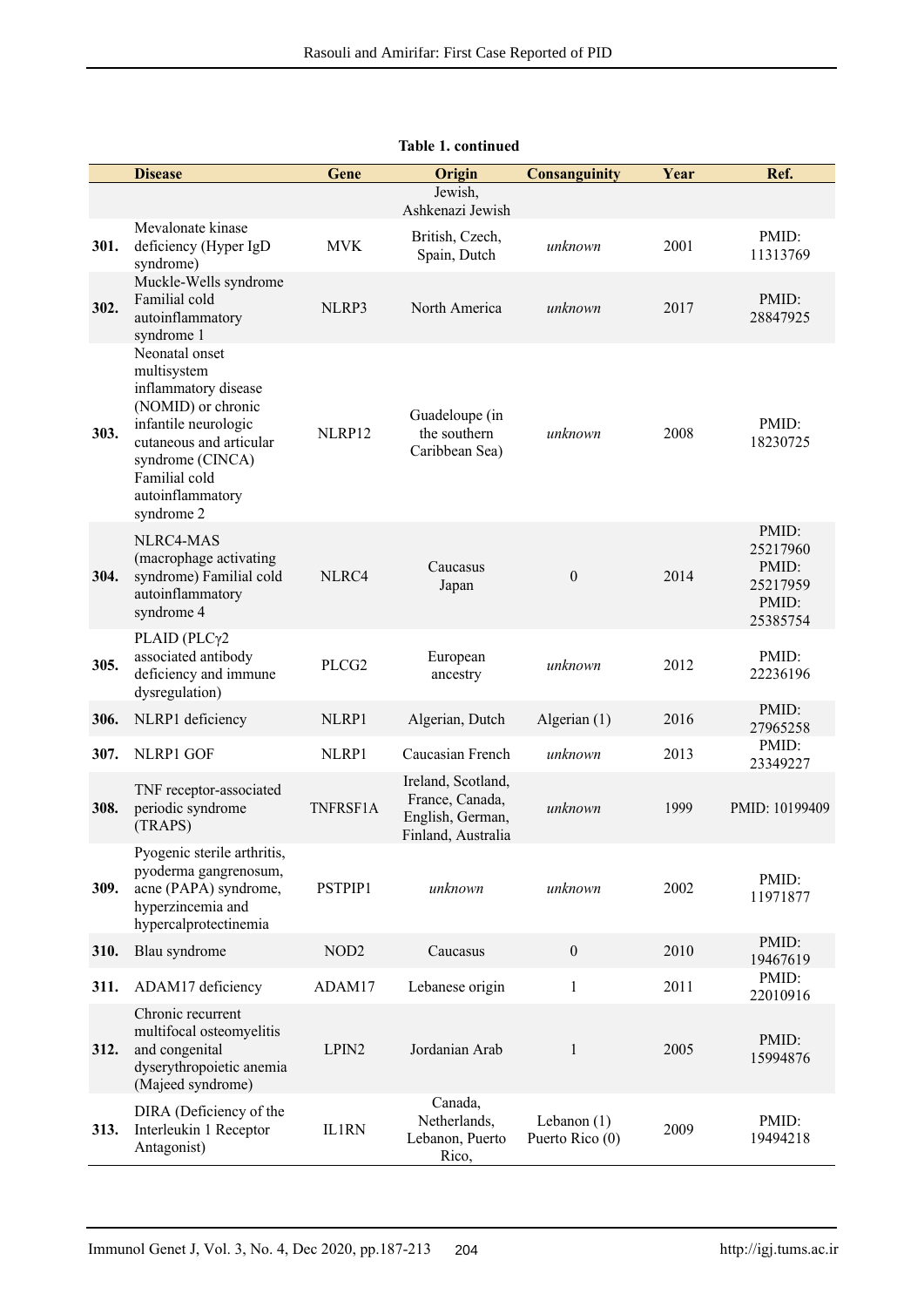|      | <b>Disease</b>                                                                | Gene                                         | Origin                                                                                                                                                                                                                                                 | <b>Consanguinity</b>                                                                       | Year               | Ref.                       |
|------|-------------------------------------------------------------------------------|----------------------------------------------|--------------------------------------------------------------------------------------------------------------------------------------------------------------------------------------------------------------------------------------------------------|--------------------------------------------------------------------------------------------|--------------------|----------------------------|
| 314. | DITRA (Deficiency of<br>IL-36 receptor<br>antagonist)                         | IL36RN                                       | Tunisia                                                                                                                                                                                                                                                | 1 & 0                                                                                      | 2011               | PMID:<br>21848462          |
| 315. | SLC29A3 mutation                                                              | SLC29A3                                      | Arab, Bulgaria                                                                                                                                                                                                                                         | Arab $(1)$<br>Bulgaria (0)                                                                 | 2008               | PMID:<br>18940313          |
| 316. | <b>CAMPS (CARD14</b><br>mediated psoriasis)                                   | CARD14                                       | European<br>ancestry,<br>Taiwanese family                                                                                                                                                                                                              | unknown                                                                                    | 2012               | PMID:<br>22521418          |
| 317. | Cherubism                                                                     | SH3BP2                                       | African-<br>Brazilian,<br>European<br>Descent, Hispanic<br>(Spain)                                                                                                                                                                                     | $\theta$                                                                                   | 2001               | PMID:<br>11381256          |
| 318. | CANDLE (chronic<br>atypical neutrophilic<br>dermatitis with<br>lipodystrophy) | PSMB8,<br>PSMG2                              | (PSMB8:<br>Portugal, Mexico,<br>japan)                                                                                                                                                                                                                 | Portugal (0)<br>Mexico $(0)$<br>Japan $(1)$                                                | (PSMB8:201)<br>(0) | (PSMB8, PMID:<br>20534754) |
| 319. | COPA defect                                                                   | <b>COPA</b>                                  | unknown                                                                                                                                                                                                                                                | unknown                                                                                    | 2015               | PMID:<br>25894502          |
| 320. | Otulipenia/ORAS                                                               | <b>OTULIN</b>                                | Pakistan                                                                                                                                                                                                                                               | 1                                                                                          | 2016               | PMID:<br>27523608          |
| 321. | A20 deficiency                                                                | TNFAIP3                                      | European<br>Canadian,<br>European<br>American,<br>Turkish, Dutch                                                                                                                                                                                       | unknown                                                                                    | 2016               | PMID:<br>26642243          |
| 322. | AP1S3 deficiency                                                              | AP1S3                                        | British, Swiss,<br>Ireland, Poland                                                                                                                                                                                                                     | unknown                                                                                    | 2014               | PMID:<br>24791904          |
| 323. | ALPI deficiency                                                               | <b>ALPI</b>                                  | Italy<br>Ashkenazi Jewish                                                                                                                                                                                                                              | $\theta$                                                                                   | 2018               | PMID:<br>29567797          |
| 324. | TRIM22                                                                        | TRIM22                                       | African, Asian,<br>American,<br>European                                                                                                                                                                                                               | unknown                                                                                    | 2014               | PMID:<br>24863734          |
| 325. | T cell lymphoma<br>subcutaneous<br>panniculitis-like (TIM3<br>deficiency)     | HAVCR2                                       | East Asian,<br>Polynesian,<br>Caucasian, North<br>African                                                                                                                                                                                              | unknown                                                                                    | 2018               | PMID:<br>30374066          |
| 8.   | <b>Complement deficiencies</b>                                                |                                              |                                                                                                                                                                                                                                                        |                                                                                            |                    |                            |
| 326. | C <sub>1</sub> q deficiency due to<br>defects                                 | C1QA, C1QB,<br>C <sub>1</sub> Q <sub>C</sub> | (C1QA: Sweden,<br>Iraq, turkey,<br>Slovak republic,<br>Sudan, Cyprus)<br>(C1QB: morocco,<br>inuit (Canada),<br>Mexico)<br>(C1QC)<br>Germany, India,<br>Saudi Arabia,<br>Caucasian,<br>Arabian,<br>Pakistan, Kosovo,<br>Yugoslavia,<br>England, turkey) | Sudan: 1<br>Sweden: 0<br>Arabian: 1<br>turkey: 1<br>caucasuse: 1<br>Pakistan: 1<br>Asia: 1 | 2011               | PMID:<br>21654842          |
| 327. | C1r deficiency                                                                | C1R                                          | <b>USA</b> and Europe<br>(Austria)                                                                                                                                                                                                                     | unknown                                                                                    | 2016               | PMID:<br>27745832          |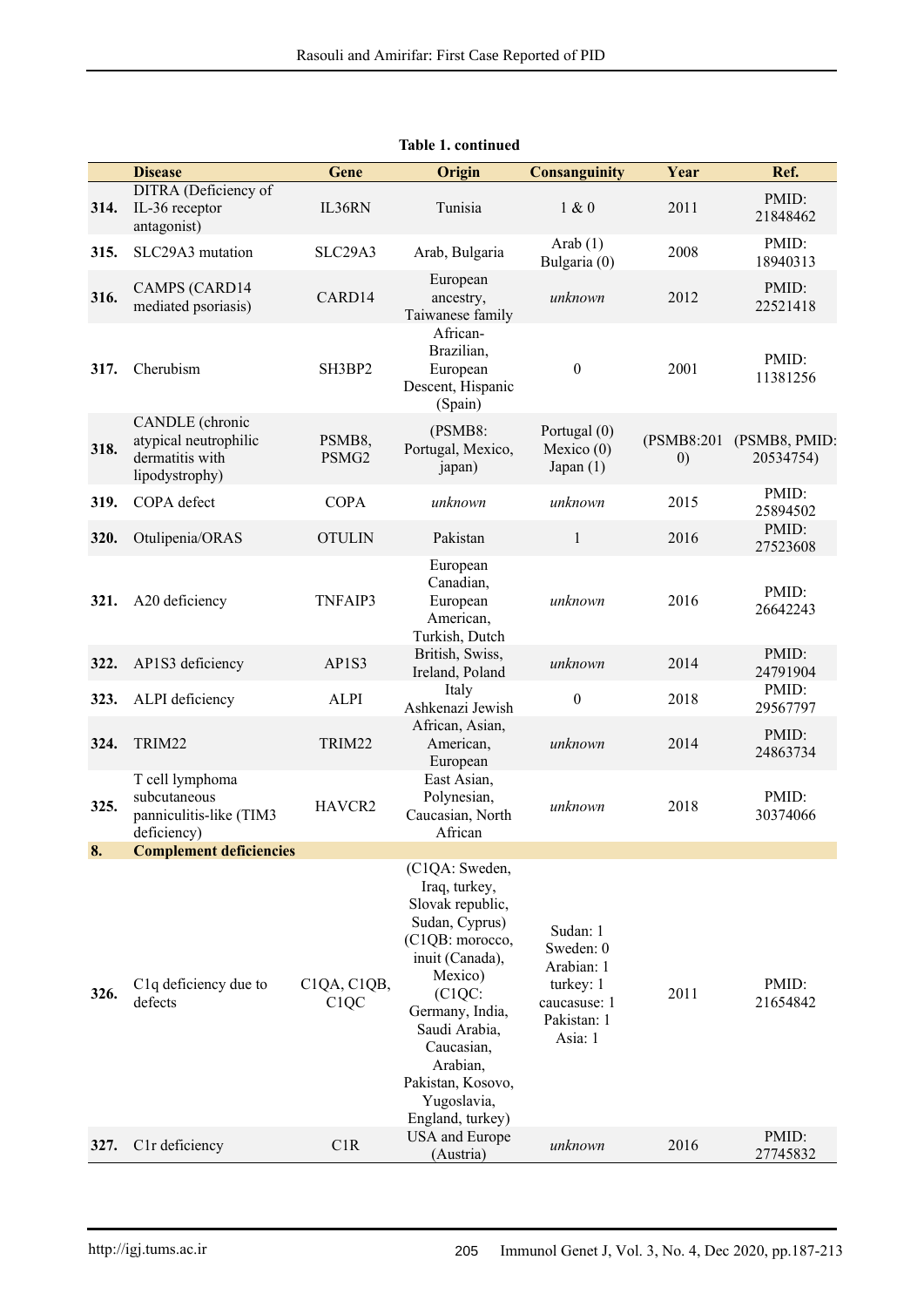|      | <b>Disease</b>                                            | Gene                                          | Origin                                                            | <b>Consanguinity</b> | Year                                           | Ref.                                                     |
|------|-----------------------------------------------------------|-----------------------------------------------|-------------------------------------------------------------------|----------------------|------------------------------------------------|----------------------------------------------------------|
| 328. | C1r Periodontal Ehlers-                                   | C1R                                           | <b>USA</b> and Europe                                             | unknown              | 2016                                           | PMID:                                                    |
|      | Danlos                                                    |                                               | (Austria)                                                         |                      |                                                | 27745832                                                 |
| 329. | C1s deficiency                                            | C1S                                           | unknown                                                           | unknown              | 1998                                           | PMID: 9856483                                            |
| 330. | C1s Periodontal Ehlers-<br>Danlos                         | C1S                                           | USA and Europe                                                    | unknown              | 2016                                           | PMID:<br>27745832                                        |
| 331. | Complete C4 deficiency                                    | $C4A + C4B$                                   | unknown                                                           | unknown              | unknown                                        | unknown                                                  |
| 332. | C2 deficiency                                             | C2                                            | unknown                                                           | unknown              | 1995                                           | PMID: 8621452                                            |
| 333. | C3 deficiency (LOF)                                       | C <sub>3</sub>                                | South Africans                                                    | $\mathbf{0}$         | 1992                                           | PMID: 1350678                                            |
| 334. | C <sub>3</sub> GOF                                        | C <sub>3</sub>                                | South Africans                                                    | $\theta$             | 1992                                           | PMID: 1350678                                            |
| 335. | C5 deficiency                                             | C <sub>5</sub>                                | African American                                                  | unknown              | 1995                                           | PMID: 7730648                                            |
| 336. | C6 deficiency                                             | C6                                            | South Africa                                                      | unknown              | 1995                                           | PMID: 7535801                                            |
| 337. | C7 deficiency                                             | C7                                            | Japan                                                             | unknown              | 1996                                           | PMID: 8892662                                            |
| 338. | $C8\alpha$ deficiency                                     | C <sub>8</sub> A                              | Japan                                                             | unknown              | 1998                                           | PMID: 9759902                                            |
| 339. | $C8 \gamma$ deficiency                                    | C8G                                           | unknown                                                           | unknown              | unknown                                        | unknown                                                  |
| 340. | $C8 \beta$ deficiency                                     | C8B                                           | Germany, Italy,<br>Swiss, Poland                                  | unknown              | 1993                                           | PMID: 8098723                                            |
| 341. | C9 deficiency                                             | C9                                            | <b>Swiss</b>                                                      | unknown              | 1997                                           | PMID: 9144525                                            |
| 342. | MASP2 deficiency                                          | MASP2                                         | unknown                                                           | unknown              | 2003                                           | PMID:<br>12904520                                        |
| 343. | Ficolin 3 deficiency                                      | FCN3                                          | Macedonia,<br>Albania                                             | unknown              | 2009                                           | PMID:<br>19535802                                        |
| 344. | C1 inhibitor deficiency                                   | SERPING1                                      | unknown                                                           | unknown              | 1995                                           | PMID: 7883978                                            |
| 345. | Factor B GOF                                              | <b>CFB</b>                                    | Spanish                                                           | unknown              | 2007                                           | PMID:<br>17182750                                        |
| 346. | Factor B deficiency                                       | <b>CFB</b>                                    | England,<br>Scotland                                              | $\boldsymbol{0}$     | 2013                                           | PMID:<br>24152280                                        |
| 347. | Factor D deficiency                                       | <b>CFD</b>                                    | Dutch                                                             | $\,1\,$              | 2001                                           | PMID:<br>11457876                                        |
| 348. | Properdin deficiency                                      | <b>CFP</b>                                    | Dutch                                                             | unknown              | 1996                                           | PMID: 8871668                                            |
| 349. | Factor I deficiency                                       | <b>CFI</b>                                    | Scotland                                                          | $\theta$             | 1996                                           | PMID: 8613545                                            |
| 350. | Factor H deficiency                                       | CFH                                           | Native American                                                   | unknown              | 1997                                           | PMID: 9312129                                            |
| 351. | Factor H-related protein<br>deficiencies                  | CFHR1,<br>CFHR2,<br>CFHR3,<br>CFHR4,<br>CFHR5 | [CFHR5: Cyprus,<br>Northern Ireland,<br>UK (European<br>descent)] | unknown              | (CFHR5:201<br>$\left( 0\right)$<br>(CFHR:2006) | (CFHR1, PMID:<br>16998489)<br>(CFHR5, PMID:<br>20800271) |
| 352. | Thrombomodulin<br>deficiency                              | <b>THBD</b>                                   | Hispanic                                                          | unknown              | 1995                                           | PMID: 7811989                                            |
| 353. | Membrane Cofactor<br>Protein (CD46)<br>deficiency         | CD46                                          | Belgium,<br>German, Turkey                                        | Turkey (1)           | 2003                                           | PMID:<br>14566051                                        |
| 354. | Membrane Attack<br>Complex Inhibitor<br>(CD59) deficiency | CD59                                          | Japan                                                             | $\mathbf{1}$         | 1992                                           | PMID: 1382994                                            |
| 355. | CD55 deficiency<br>(CHAPEL disease)                       | CD55                                          | Turkey, Morocco,<br>Syria, Muslim<br>Arab                         | $\mathbf{1}$         | 2017                                           | PMID:<br>28657829<br>PMID:<br>28657861                   |
| 9.   | <b>Bone marrow failure</b>                                |                                               |                                                                   |                      |                                                |                                                          |
| 356. | Fanconi anemia type A                                     | <b>FANCA</b>                                  | Italy                                                             | unknown              | 1996                                           | PMID: 8896564                                            |
| 357. | Fanconi anemia type B                                     | <b>FANCB</b>                                  | unknown                                                           | unknown              | 2004                                           | PMID:<br>15502827                                        |
| 358. | Fanconi anemia type C                                     | <b>FANCC</b>                                  | Ashkenazi Jewish                                                  | unknown              | 1993                                           | PMID: 8348157                                            |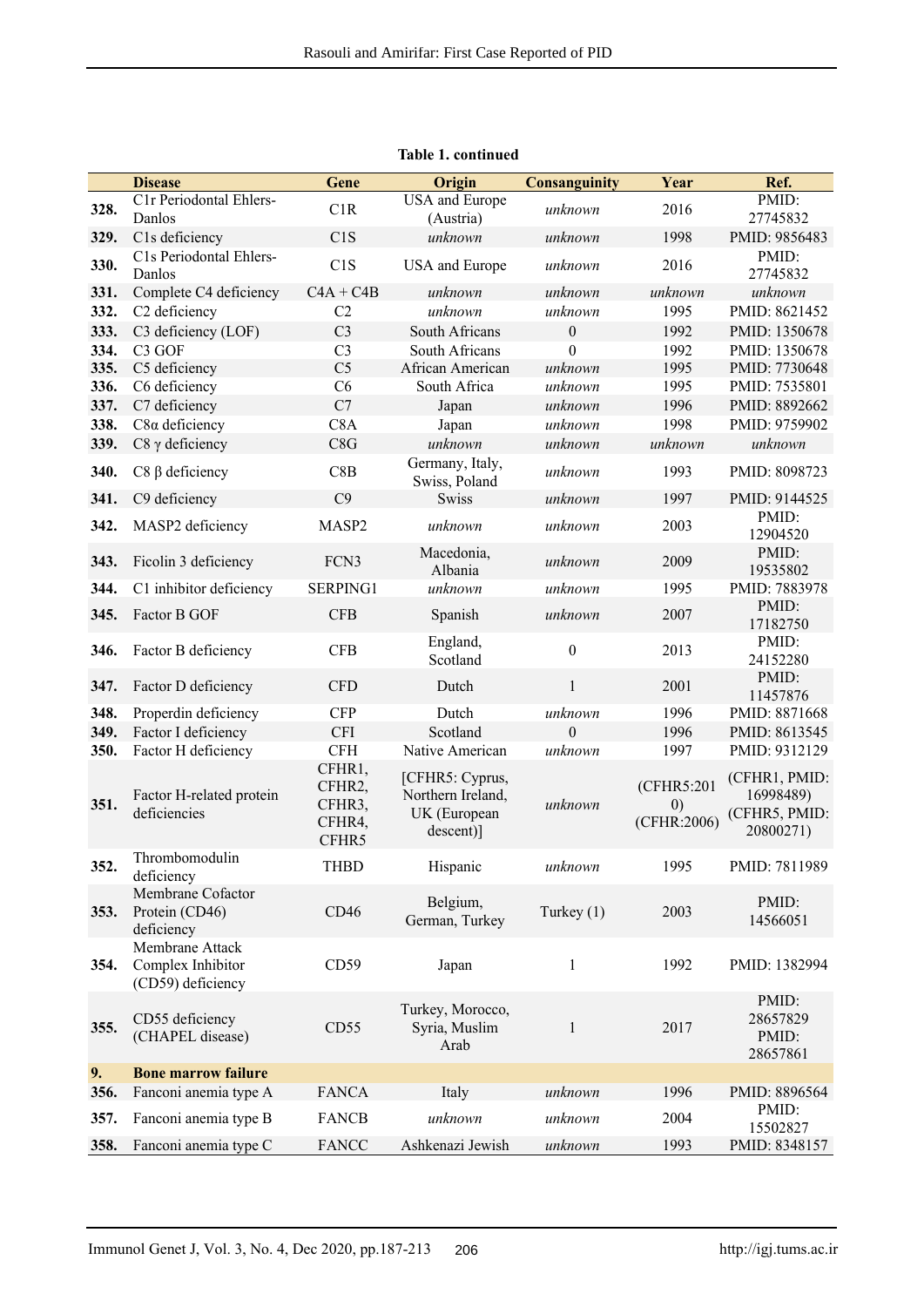|      | <b>Disease</b>                                                                                                                       | Gene               | Origin                                                                                               | <b>Consanguinity</b>        | Year | Ref.              |
|------|--------------------------------------------------------------------------------------------------------------------------------------|--------------------|------------------------------------------------------------------------------------------------------|-----------------------------|------|-------------------|
|      |                                                                                                                                      |                    |                                                                                                      |                             |      | PMID:             |
| 359. | Fanconi anemia type D1                                                                                                               | BRCA <sub>2</sub>  | unknown                                                                                              | 0 & 1                       | 2002 | 12065746          |
| 360. | Fanconi anemia type D2                                                                                                               | FANCD <sub>2</sub> | unknown                                                                                              | unknown                     | 2001 | PMID:<br>11239453 |
| 361. | Fanconi anemia type E                                                                                                                | <b>FANCE</b>       | Turkey,<br>Bangladesh                                                                                | unknown                     | 2000 | PMID:<br>11001585 |
| 362. | Fanconi anemia type F                                                                                                                | <b>FANCF</b>       | unknown                                                                                              | unknown                     | 2000 | PMID:<br>10615118 |
| 363. | Fanconi anemia type G                                                                                                                | XRCC9              | German, Arabian                                                                                      | Arabian (1)                 | 1998 | PMID: 9806548     |
| 364. | Fanconi anemia type I                                                                                                                | <b>FANCI</b>       | Turkey, India,<br>USA, Hungary,<br>Austria, Germany                                                  | Turkey $(1)$<br>India $(1)$ | 2007 | PMID:<br>17452773 |
| 365. | Fanconi anemia type J                                                                                                                | BRIP1              | African-<br>American,<br>European-<br>American and<br>Hispanic (Spain)                               | unknown                     | 2005 | PMID:<br>16116424 |
| 366. | Fanconi anemia type L                                                                                                                | <b>FANCL</b>       | unknown                                                                                              | unknown                     | 2009 | PMID:<br>19405097 |
| 367. | Fanconi anemia type M                                                                                                                | <b>FANCM</b>       | Finland                                                                                              | 1                           | 2017 | PMID:<br>29231814 |
| 368. | Fanconi anemia type N                                                                                                                | PALB2              | Albania,<br>Morocco,<br>German, Hispanic<br>(Spain), North<br>America, African<br>Ancestry, British, | unknown                     | 2007 | PMID:<br>17200671 |
| 369. | Fanconi anemia type O                                                                                                                | RAD51C             | Pakistan                                                                                             | $\mathbf{1}$                | 2010 | PMID:<br>20400963 |
| 370. | Fanconi anemia type P                                                                                                                | SLX4               | Dutch                                                                                                | $\mathbf{1}$                | 2011 | PMID:<br>21240277 |
| 371. | Fanconi anemia type Q                                                                                                                | ERCC4              | Spain                                                                                                | $\boldsymbol{0}$            | 2013 | PMID:<br>23623386 |
| 372. | Fanconi anemia type R                                                                                                                | RAD51              | unknown                                                                                              | unknown                     | 2015 | PMID:<br>26681308 |
| 373. | Fanconi anemia type S                                                                                                                | BRCA1              | Scotland                                                                                             | unknown                     | 1995 | PMID: 7791869     |
| 374. | Fanconi anemia type T                                                                                                                | UBE2T              | Japan                                                                                                | unknown                     | 2015 | PMID:<br>26046368 |
| 375. | Fanconi anemia type U                                                                                                                | XRCC <sub>2</sub>  | Saudi Arabian                                                                                        | $\mathbf{1}$                | 2012 | PMID:<br>22232082 |
| 376. | Fanconi anemia type V                                                                                                                | MAD2L2             | unknown                                                                                              | $\mathbf{1}$                | 2016 | PMID:<br>27500492 |
| 377. | Fanconi anemia type W                                                                                                                | RFWD3              | Germany                                                                                              | unknown                     | 2017 | PMID:<br>28691929 |
| 378. | <b>MIRAGE</b><br>(myelodysplasia,<br>infection, restriction of<br>growth, adrenal<br>hypoplasia, genital<br>phenotypes, enteropathy) | SAMD9              | Japan                                                                                                | unknown                     | 2016 | PMID:<br>27182967 |
| 379. | Ataxia pancytopenia<br>syndrome                                                                                                      | SAMD9L             | Irish, German,<br>and Native<br>American<br>ancestry                                                 | unknown                     | 2016 | PMID:<br>27259050 |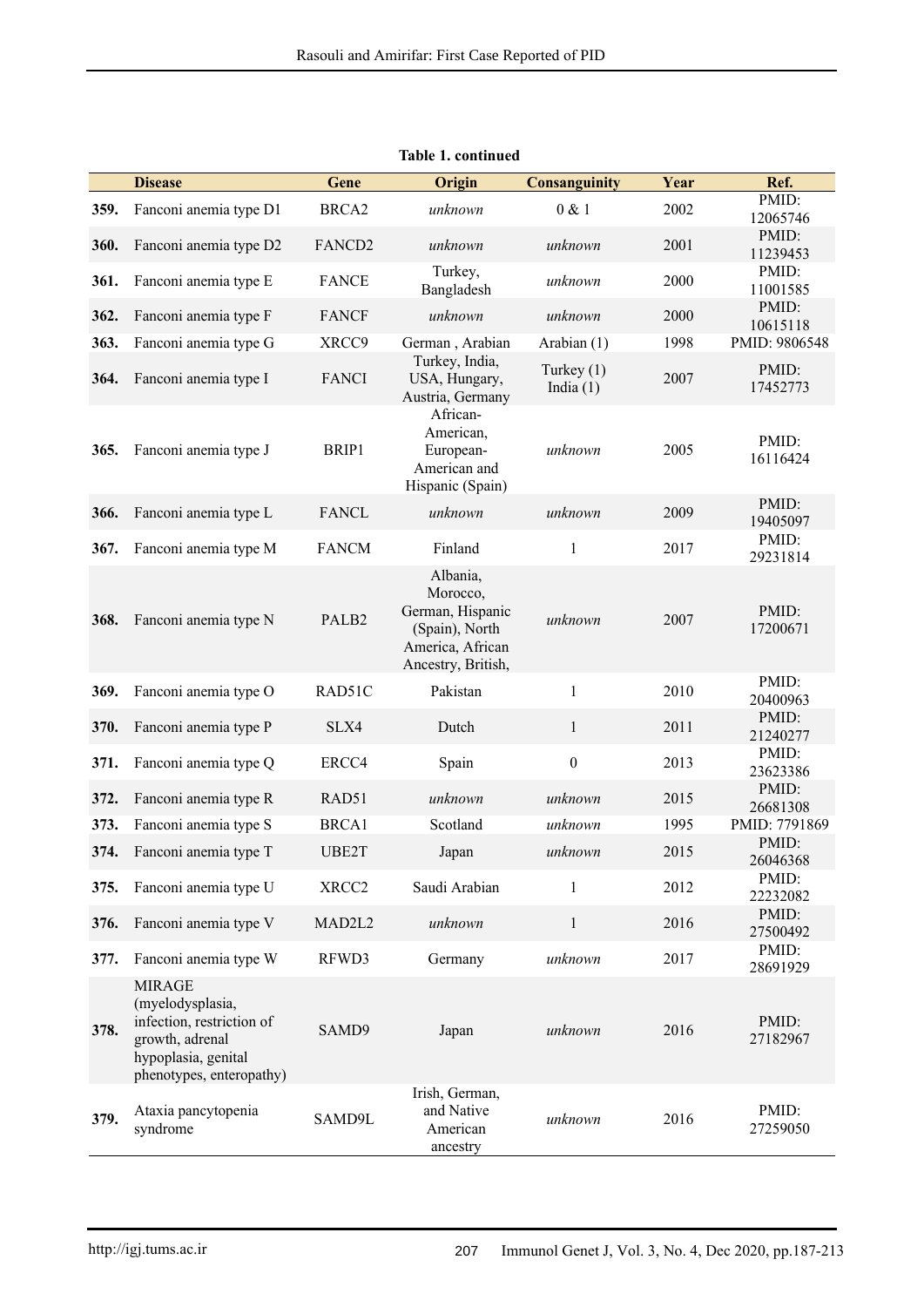|      | <b>Disease</b>                                                | Gene                                 | <b>Origin</b>                                                                                                            | <b>Consanguinity</b>          | Year                       | Ref.                                                   |
|------|---------------------------------------------------------------|--------------------------------------|--------------------------------------------------------------------------------------------------------------------------|-------------------------------|----------------------------|--------------------------------------------------------|
| 380. | DKCX1                                                         | DKC1                                 | Caucasus,<br>English, Ireland,<br>Belgium                                                                                | unknown                       | 1998                       | PMID: 9590285                                          |
| 381. | DKCA1                                                         | <b>TERC</b>                          | <b>USA</b>                                                                                                               | unknown                       | 2001                       | PMID:<br>11574891                                      |
| 382. | DKCA2                                                         | <b>TERT</b>                          | Hispanic (Spain),<br>Asian,<br>Amerindian<br>(USA)                                                                       | unknown                       | 2005                       | PMID:<br>15814878                                      |
| 383. | DKCA3                                                         | TINF <sub>2</sub>                    | European<br>ancestry                                                                                                     | $\boldsymbol{0}$              | 2008                       | PMID:<br>18252230                                      |
| 384. | DKCA4                                                         | RTEL1                                | European<br>descendants                                                                                                  | $\boldsymbol{0}$              | 2009                       | PMID:<br>19461895                                      |
| 385. | DKCA5                                                         | TINF <sub>2</sub>                    | European<br>ancestry                                                                                                     | $\boldsymbol{0}$              | 2008                       | PMID:<br>18252230                                      |
| 386. | DKCA6                                                         | <b>ACD</b>                           | unknown                                                                                                                  | $\mathbf{0}$                  | 2014                       | PMID:<br>25205116                                      |
| 387. | DKCB1                                                         | NOLA3                                | Saudi Arabia                                                                                                             | $\mathbf{1}$                  | 2007                       | PMID:<br>17507419                                      |
| 388. | DKCB2                                                         | NOLA <sub>2</sub>                    | Turkey                                                                                                                   | $\mathbf{1}$                  | 2008                       | PMID:<br>18523010                                      |
| 389. | DKCB3                                                         | WRAP53                               | unknown                                                                                                                  | unknown                       | 2011                       | PMID:<br>21205863                                      |
| 390. | DKCB4                                                         | <b>TERT</b>                          | Iranian-Jewish,<br>Libya                                                                                                 | $\mathbf{1}$                  | 2007                       | PMID:<br>17785587                                      |
| 391. | DKCB5                                                         | RTEL1                                | European<br>descendants                                                                                                  | $\boldsymbol{0}$              | 2009                       | PMID:<br>19461895                                      |
| 392. | DKCB6                                                         | <b>PARN</b>                          | Pakistan, England                                                                                                        | Pakistan (1)<br>England $(0)$ | 2015                       | PMID:<br>25893599                                      |
| 393. | DKCB7                                                         | <b>ACD</b>                           | unknown                                                                                                                  | $\boldsymbol{0}$              | 2014                       | PMID:<br>25205116                                      |
| 394. | BMFS1 (SRP72-<br>deficiency)                                  | SRP72                                | unknown                                                                                                                  | unknown                       | 2012                       | PMID:<br>22541560                                      |
| 395. | BMFS5                                                         | <b>TP53</b>                          | unknown<br>(STNI:<br>Palestinian)<br>(CTC1: Egypt,<br>Norway,                                                            | unknown                       | 2018                       | PMID:<br>30146126                                      |
| 396. | Coats plus syndrome                                           | STN1, CTC1                           | England,<br>Scotland, Canada,<br>European-<br>American, Italy,<br>Swiss-French,<br>African and<br>European,<br>Portugal) | (STN1:1)                      | (STN1:2016)<br>(CTC1:2012) | (STN1, PMID:<br>27432940)<br>(CTC1, PMID:<br>22267198) |
| 10.  | Phenocopies of inborn errors of immunity                      |                                      |                                                                                                                          |                               |                            |                                                        |
| 397. | Autoimmune<br>lymphoproliferative<br>syndrome (ALPS-<br>SFAS) | Somatic<br>mutation in<br>TNFRSF6    | unknown                                                                                                                  | unknown                       | 1999                       | PMID: 10200300                                         |
| 398. | RAS-associated<br>autoimmune                                  | Somatic<br>mutation in<br>KRAS (GOF) | Italian ancestry                                                                                                         | unknown                       | 2010                       | PMID:<br>21079152                                      |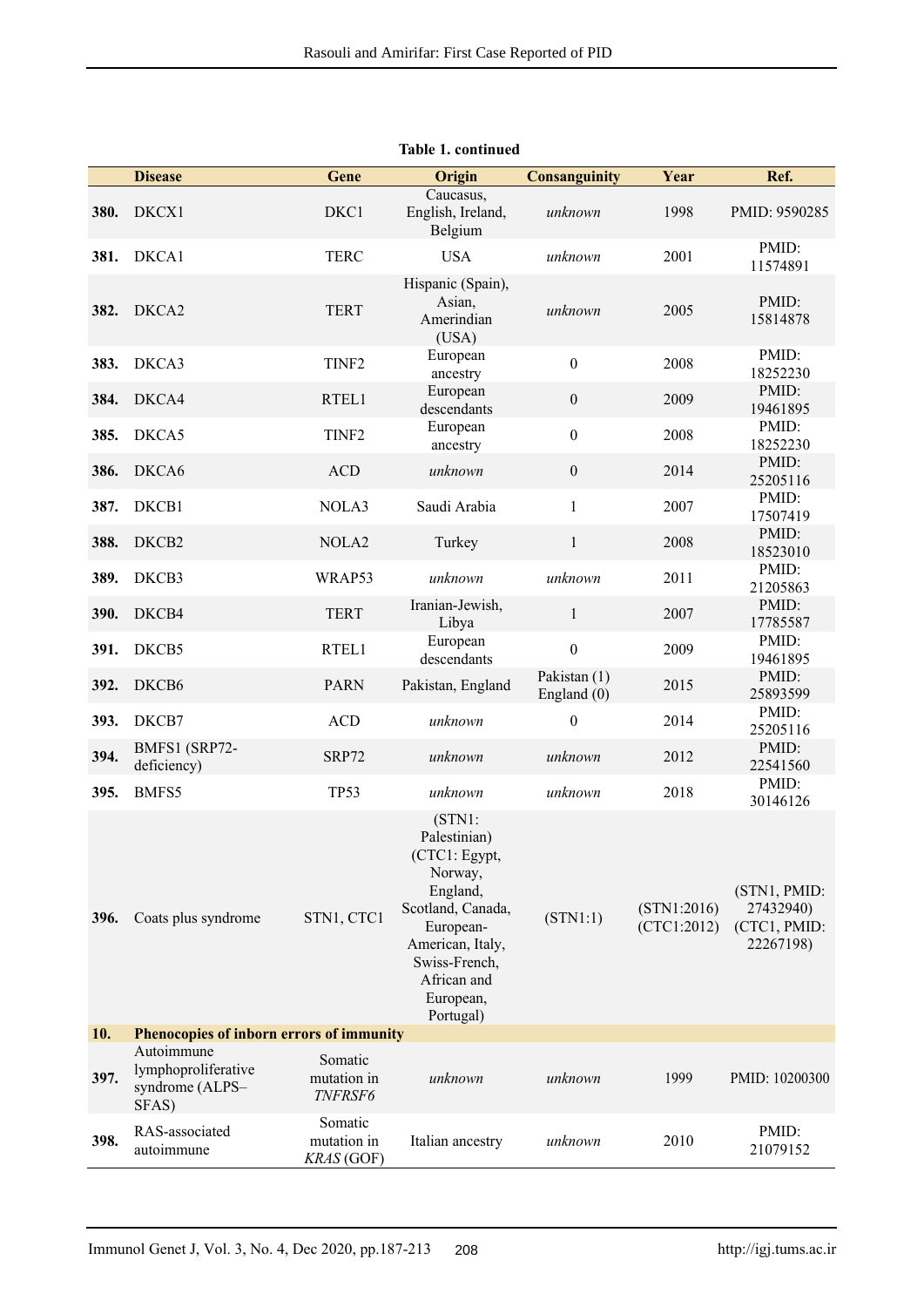| <b>Table 1. continued</b> |                                                                           |                                        |               |                      |         |                   |  |  |
|---------------------------|---------------------------------------------------------------------------|----------------------------------------|---------------|----------------------|---------|-------------------|--|--|
|                           | <b>Disease</b>                                                            | Gene                                   | Origin        | <b>Consanguinity</b> | Year    | Ref.              |  |  |
|                           | leukoproliferative<br>disease (RALD)                                      |                                        |               |                      |         |                   |  |  |
| 399.                      | RAS-associated<br>autoimmune<br>leukoproliferative<br>disease (RALD)      | Somatic<br>mutation in<br>NRAS (GOF)   | unknown       | unknown              | 2007    | PMID:<br>17517660 |  |  |
| 400.                      | Cryopyrinopathy,<br>(Muckle-Wells/<br>CINCA/NOMID-like<br>syndrome)       | Somatic<br>mutation in<br>NLRP3        | North America | unknown              | 2017    | PMID:<br>28847925 |  |  |
| 401.                      | Hypereosinophilic<br>syndrome due to somatic<br>mutations in STAT5b       | Somatic<br>mutation in<br>STAT5B (GOF) | Argentina     | $\mathbf{1}$         | 2003    | PMID:<br>13679528 |  |  |
| 402.                      | Chronic mucocutaneous<br>candidiasis                                      | AutoAb to IL-<br>17 and/or IL-22       | unknown       | unknown              | unknown | unknown           |  |  |
| 403.                      | Adult-onset<br>immunodeficiency with<br>susceptibility to<br>mycobacteria | AutoAb to IFNγ                         | unknown       | unknown              | unknown | unknown           |  |  |
| 404.                      | Recurrent skin infection                                                  | AutoAb to IL-6                         | unknown       | unknown              | unknown | unknown           |  |  |
| 405.                      | Pulmonary alveolar<br>proteinosis                                         | AutoAb to GM-<br>CSF                   | unknown       | unknown              | unknown | unknown           |  |  |
| 406.                      | Acquired angioedema                                                       | AutoAb to CI<br>inhibitor              | unknown       | unknown              | unknown | unknown           |  |  |
| 407.                      | Atypical hemolytic<br>uremic syndrome                                     | AutoAb to<br>Complement<br>Factor H    | unknown       | unknown              | unknown | unknown           |  |  |
| 408.                      | Thymoma with<br>hypogammaglobulinemi<br>a (Good syndrome)                 | AutoAb to<br>various<br>cytokines      | unknown       | unknown              | unknown | unknown           |  |  |
|                           | 0: non-consanguineous marriage<br>1: consanguineous marriage              |                                        |               |                      |         |                   |  |  |



#### **Figure 1.** Percentage of the genetic defect's dispersion, based on the first case report. This information excludes genes that have been reported simultaneously in several countries.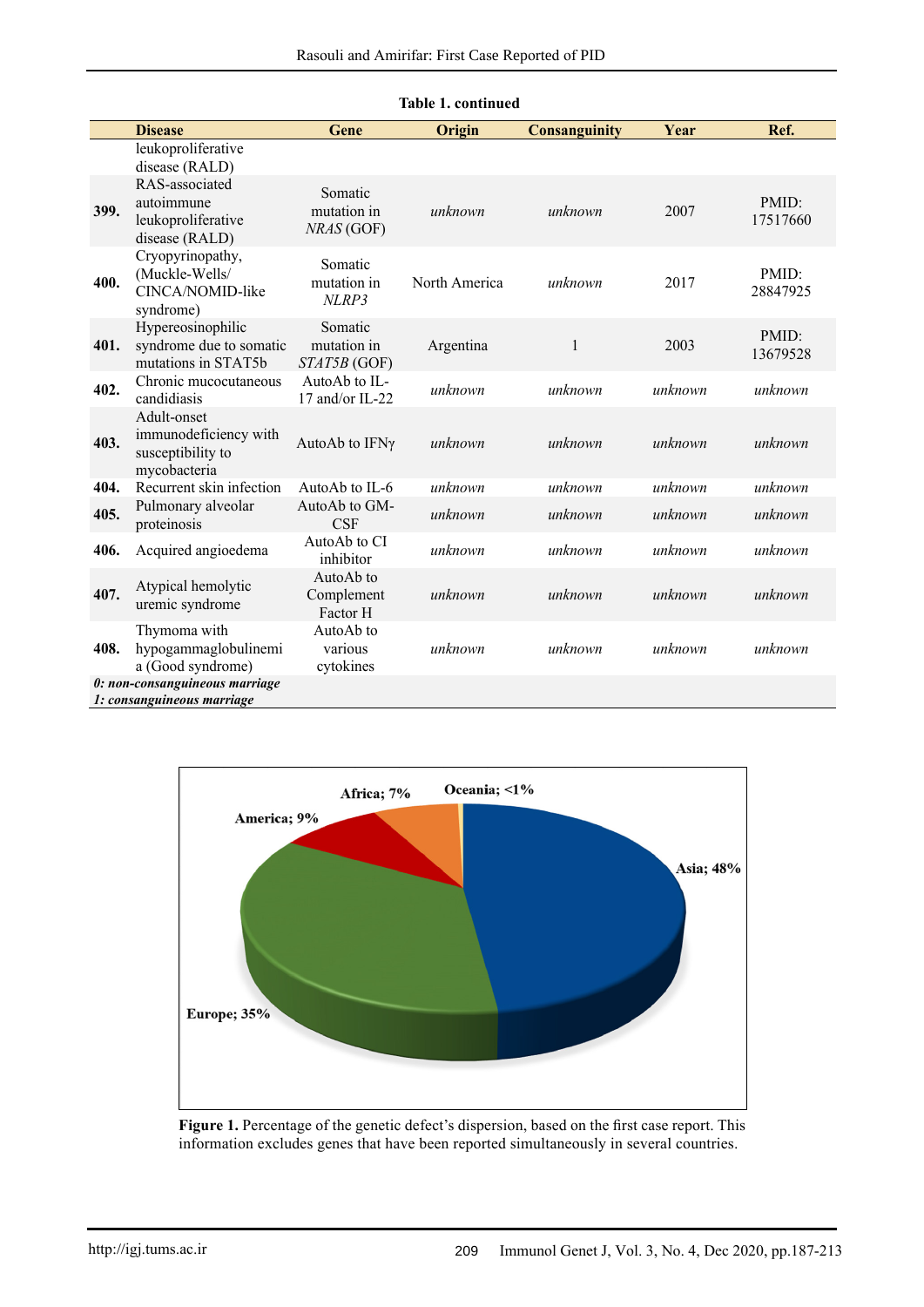Europe and America and 6 cases with a known gene defects, were reported in Asia, Europe and the United States at the same time.

Due to the high prevalence of the known genetic defects in the Middle East, this region is important for evaluating the first report of the genetic defects; As many as 95 of the reported genetic defects, are related to Middle Eastern countries. These cases have been raised either individually or jointly with other countries. In this regard, Turkey has the most first cases reported compared to the other countries in the Middle East.

## **Consanguinity data**

Parental consanguinity is one of the interfering and influential factors on gene dispersion. In this regard, findings show that the highest geographical distribution of patients with genetic defects and parental consanguinity, are observed in Asia. Our survey demonstrated, that out of the 165 first report cases with genetic defects and consanguineous marriage, 112 cases were identified in Asia. Although, these 112 patients are either exclusively in Asia or jointly within non-Asian countries. In the case of patients with genetic defects and no parental consanguinity, the highest dispersion (43 out of 87 cases) is related to Europe. This number may be exclusive to European continent or shared with other countries from other continents.

By studying the first published case reports of the genetic defects, patients with genetic defects and consanguineous parents in the Middle East are more, compared to the patients with unrelated parents. In this regard, the review of the first reports shows that out of the 165 cases registered with consanguineous parents, 71 cases were related to the Middle East, while out of the 87 reported patients with genetic defects and nonconsanguineous parents, only 13 cases are related to the Middle East. Consanguinity information is listed in Table 1.

# **Discussion**

In the current study, which investigated the first report of the PID, most reports are related to Asia. Numerous studies have written about the worldwide frequency of the PIDs, demonstrating an estimate of the number of the PID patients. In

Asia, they have seen the highest number of people with these diseases in most cases (26-29).

There is a great deal of cultural and ethnic diversity in Asia; therefore, in this continent, the distribution of the first report of the PID is different. Our results show that the Middle East and Southwest Asian countries, have more frequency in reporting the first cases, than the other countries. Approximately, 95 of the reported genetic defects are related to Middle Eastern countries. These cases have raised either individually or jointly with other countries in different continents. In this regard, Turkey has the most first case reports compared to other countries in the Middle East. Other studies also confirmed that a large number of PIDs patients have been observed in Turkey and Iran (17, 18). Various studies were conducted to the prevalence of the PIDs in the Middle East and Southwest Asia (16, 17, 30-38). However, there are comprehensive studies on the genetic defects and PID, in other Asian countries, especially the eastern countries (16, 39-44). Higher prevalence of the first reported cases with PID in these regions, can depend on a variety of reasons. One of these reasons is the consanguineous marriage, which greatly increases the risk of genetic diseases and PID (45-49). Countries with a high percentage of consanguineous marriages, are also important, due to the concentration on identifying patients in these areas, resulting in a major impact on finding the novel genes and the causes of the rare genetic diseases. Of note, in current study, the survey of the first published reports of the genetic defects, shows that out of the 165 cases with an active consanguinity status, 112 are in Asia. Of course, these 112 patients are either exclusively in Asia or jointly with non-Asian countries, also 71 of the cases, were somehow related to the Middle East.

In the meantime, the role of other countries in the development of the novel genes and PIDs should not be overlooked; because in the current study, 131 of the patients were non-Asian and 67 were non-Asians, demonstrating the significant frequency of these areas. Numerous studies were conducted to the prevalence of the PIDs in different parts of the world, which were mostly non-Asian communities  $(3, 33, 50-53)$ . This shows the importance of geographical dispersion in the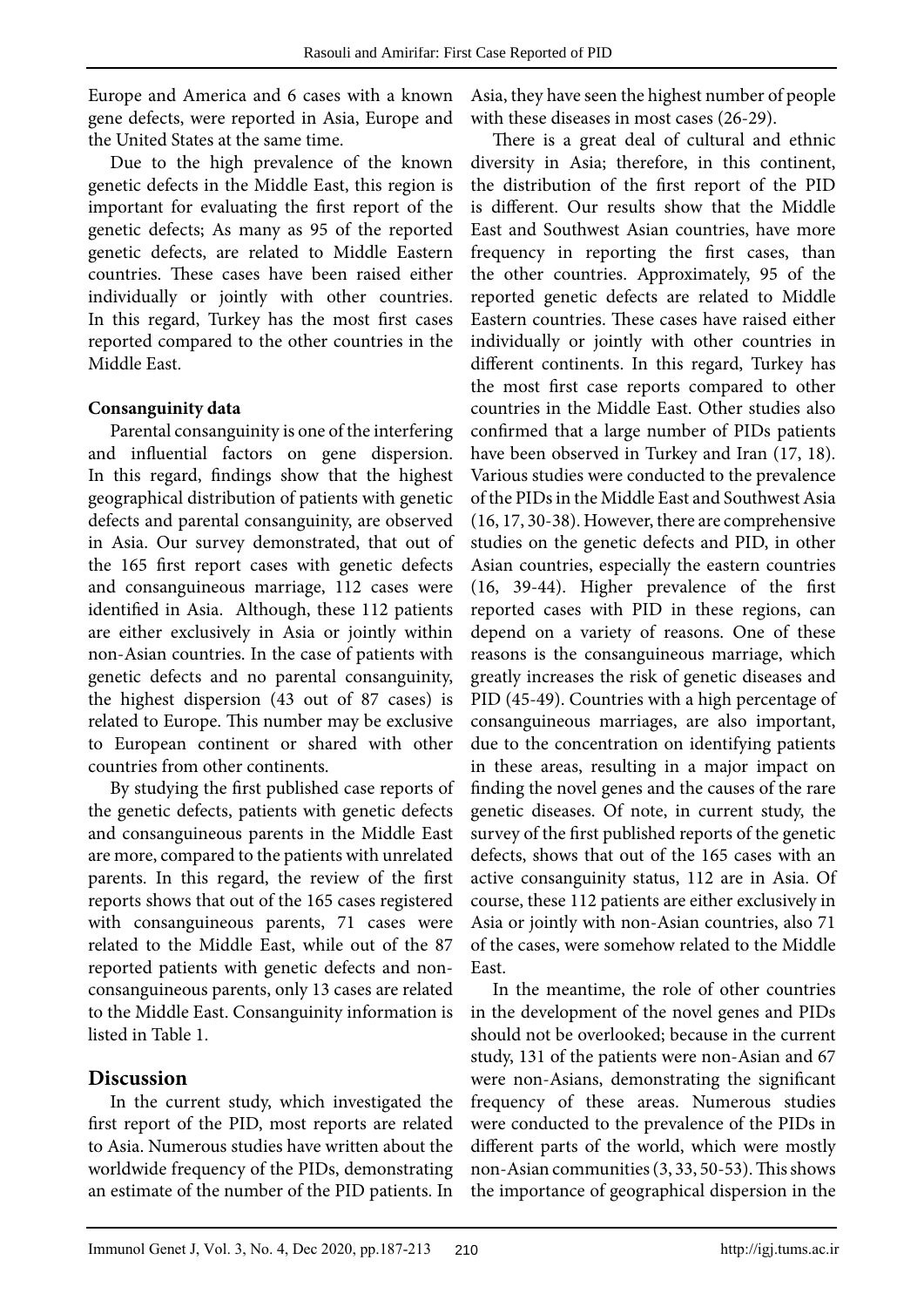study of PIDs. Many cases are such that in these articles, different patients from several countries are studied simultaneously. Accordingly, in some reports related to the first report of the PID, patients with multiple nationalities, who are often from different continents, have been studied. For example, in the current study, the percentage of the first case reports of the genetic defects simultaneously in Asia-Europe and Europe-America, were reported 7.1% and 2.2%, respectively, and approximately 1.5% of the cases were identified in Asia, Europe and the United States at the same time. However, the expansion of the treatment systems and patient information systems can provide more comprehensive and accurate information on the prevalence of the PID patients, especially in the less developed countries such as Africa.

The rate of the consanguineous marriage is lower in western and American countries than in Asia and the Middle East, due to the less prevalent culture of this tradition. Extensive studies have been conducted to the field of the consanguineous marriage in different countries, all of which indicate the spread of the consanguineous marriage in different continents (17, 25, 54-57). This issue can significantly impact the development and diversity of the rare genetic diseases, including the PID. In this study, 87 cases with PID who have no parental consanguinity, belong to only 13 cases in the Middle East and 43 cases (49.4%) in Europe.

# **Conclusion**

This report provides valuable information on the geographical data and the prevalence of various genetic disorders worldwide. Also, by providing information related to the parental consanguinity about the first reported cases with a genetic defect, valuable information about the inborn errors of immunity, will be provided to researchers, that can be used effectively in the future studies.

# **Conflict of interest**

There is no conflict of interest.

# **References**

1. Seidel MG, Kindle G, Gathmann B, Quinti I, Buckland M, van Montfrans J, et al. The European Society for Immunodeficiencies (ESID) registry working definitions for the clinical diagnosis of inborn errors of immunity. J Allergy Clin Immunol Pract. 2019;7(6):1763-70.

- 2. Al-Herz W, Chou J, Delmonte OM, Massaad MJ, Bainter W, Castagnoli R, et al. Comprehensive genetic results for primary immunodeficiency disorders in a highly consanguineous population. Front Immunol. 2019;9:3146.
- 3. Erjaee A, Bagherpour M, Van Rooyen C, Van den Berg S, Kinnear C, Green RJ, et al. Primary immunodeficiency in Africa–a review. S Afr Med J. 2019;109(8, Supplement 1):S4-S12.
- 4. Modell V, Knaus M, Modell F, Roifman C, Orange J, Notarangelo LD. Global overview of primary immunodeficiencies: a report from Jeffrey Modell Centers worldwide focused on diagnosis, treatment, and discovery. Immunol Res. 2014;60(1):132-44.
- 5. Abolhassani H, Azizi G, Sharifi L, Yazdani R, Mohsenzadegan M, Delavari S, et al. Global systematic review of primary immunodeficiency registries. Expert Rev Clin Immunol 2020;16(7):717-32.
- 6. Bousfiha A, Jeddane L, Al-Herz W, Ailal F, Casanova JL, Chatila T, et al. The 2015 IUIS phenotypic classification for primary immunodeficiencies. J Clin Immunol. 2015;35(8):727-38.
- 7. Bousfiha A, Jeddane L, Picard C, Al-Herz W, Ailal F, Chatila T, et al. Human inborn errors of immunity: 2019 update of the IUIS phenotypical classification. J Clin Immunol. 2020:1-16.
- 8. Bousfiha A, Jeddane L, Picard C, Ailal F, Gaspar HB, Al-Herz W, et al. The 2017 IUIS phenotypic classification for primary immunodeficiencies. J Clin Immunol. 2018;38(1):129-43.
- 9. Tangye SG, Al-Herz W, Bousfiha A, Chatila T, Cunningham-Rundles C, Etzioni A, et al. Human inborn errors of immunity: 2019 update on the classification from the international union of immunological societies expert committee. J Clin Immunol. 2020;40(1):24-64.
- 10.Hamamy H, Antonarakis SE, Cavalli-Sforza LL, Temtamy S, Romeo G, Ten Kate LP, et al. Consanguineous marriages, pearls and perils: Geneva international consanguinity workshop report. Genet Med. 2011;13(9):841-7.
- 11.Picard C, Al-Herz W, Bousfiha A, Casanova J-L, Chatila T, Conley ME, et al. Primary immunodeficiency diseases: an update on the classification from the International Union of Immunological Societies Expert Committee for Primary Immunodeficiency 2015. J Clin Immunol. 2015;35(8):696-726.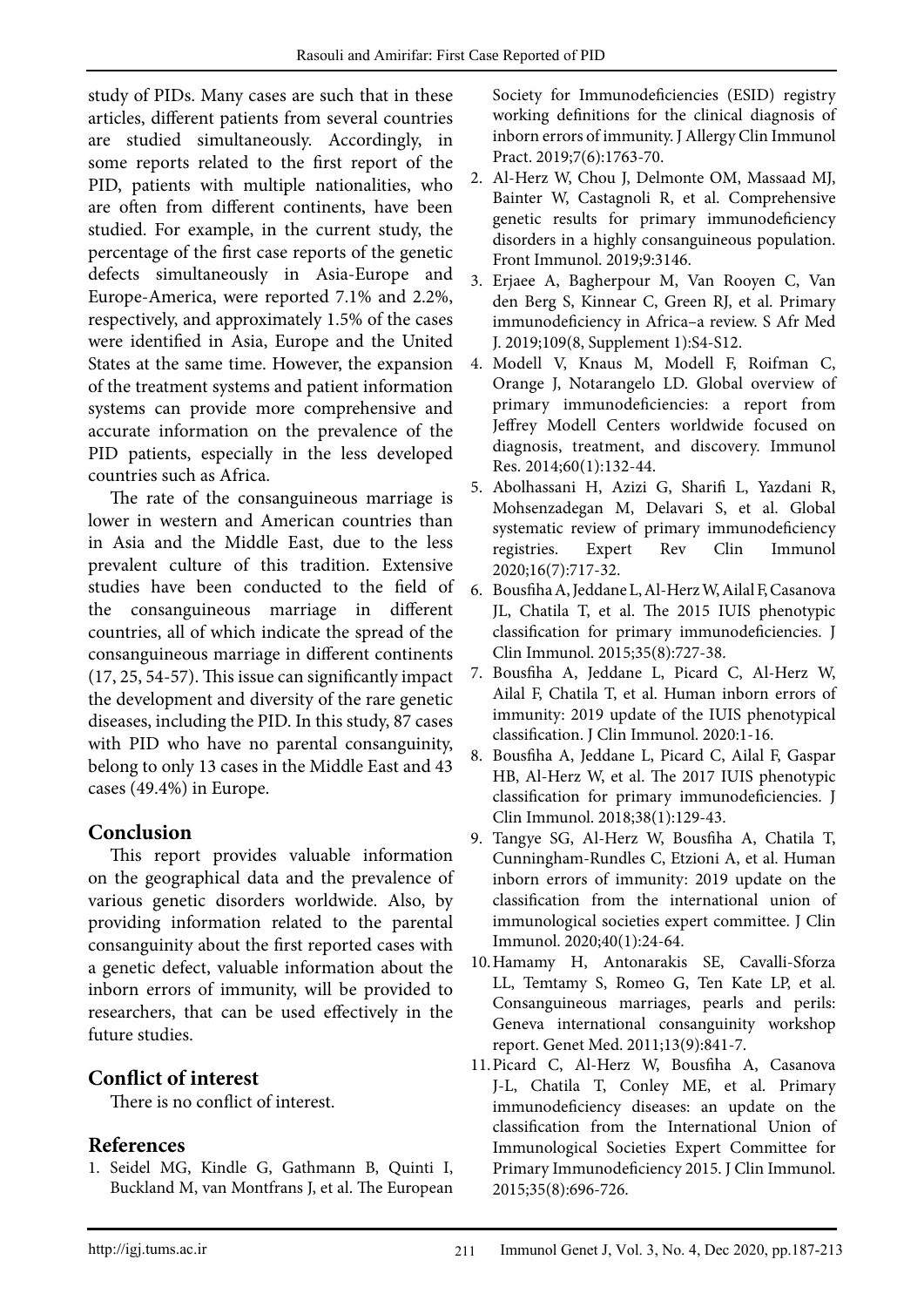- 12.Tadmouri GO, Nair P, Obeid T, Al Ali MT, Al Khaja N, Hamamy HA. Consanguinity and reproductive health among Arabs. Reprod Health. 2009;6(1):17.
- 13.Sorensen R, Etzioni A, Bousfiha AA, Zeiger JB. Collaborating to improve quality of life in primary immunodeficiencies: World PI Week, 2013. Springer; 2013.
- 14.Barbouche MR, Galal N, Ben‐Mustapha I, Jeddane L, Mellouli F, Ailal F, et al. Primary immunodeficiencies in highly consanguineous North African populations. Ann N Y Acad Sci. 2011;1238(1):42-52.
- 15.Ishimura M, Takada H, Doi T, Imai K, Sasahara Y, Kanegane H, et al. Nationwide survey of patients with primary immunodeficiency diseases in Japan. J Clin Immunol. 2011;31(6):968-76.
- 16.Pilania RK, Chaudhary H, Jindal AK, Rawat A, Singh S. Current status and prospects of primary immunodeficiency diseases in Asia. Genes Dis. 2020;7(1):3-11.
- 17.Al-Mousa H, Al-Saud B. Primary immunodeficiency diseases in highly consanguineous populations from Middle East and North Africa: epidemiology, diagnosis, and care. Front Immunol. 2017;8:678.
- 18.Kilic SS, Ozel M, Hafizoglu D, Karaca NE, Aksu G, Kutukculer N. The prevalances and patient characteristics of primary immunodeficiency diseases in Turkey—two centers study. J Clin Immunol. 2013;33(1):74-83.
- 19.Liang F-C, Wei Y-C, Jiang T-H, Hsieh M-Y, Wen Y-C, Chiou Y-S, et al. Current classification and status of primary immunodeficiency diseases in Taiwan. Acta Paediatr Taiwan. 2008;49(1):3-8.
- 20.Choi C, Kim B, Kim E-K, Song ES, Lee JJ. Erratum to Correction of figure legends Incidence of Bronchopulmonary Dysplasia in Korea. J Korean Med Sci 27,(2012) 914-921.
- 21.Modell B, Darr A. Genetic counselling and customary consanguineous marriage. Nat Rev Genet. 2002;3(3):225-9.
- 22.Bittles A. A global overview on consanguinity. EGF [en línea]. 2007.
- 23.Bittles AH, Black ML. Consanguinity, human evolution, and complex diseases. Proc Natl Acad Sci U S A. 2010;107(suppl 1):1779-86.
- 24.Teebi AS, Teebi SA, Porter CJ, Cuticchia AJ. Arab genetic disease database (AGDDB): A population‐ specific clinical and mutation database. Hum Mutat. 2002;19(6):615-21.
- 25.Anwar WA, Khyatti M, Hemminki K. Consanguinity and genetic diseases in North Africa and immigrants to Europe. Eur J Public Health. 2014;24(suppl\_1):57-63.
- 26.Kirkpatrick P, Riminton S. Primary

immunodeficiency diseases in Australia and New Zealand. J Clin Immunol. 2007;27(5):517-24.

- 27.Boyle J, Buckley R. Population prevalence of diagnosed primary immunodeficiency diseases in the United States. J Clin Immunol. 2007;27(5):497- 502.
- 28.Joshi AY, Iyer VN, Hagan JB, Sauver JLS, Boyce TG, editors. Incidence and temporal trends of primary immunodeficiency: a population-based cohort study. Mayo Clin Proc; 2009: Elsevier.
- 29.Bousfiha AA, Jeddane L, Ailal F, Benhsaien I, Mahlaoui N, Casanova J-L, et al. Primary immunodeficiency diseases worldwide: more common than generally thought. J Clin Immunol. 2013;33(1):1-7.
- 30.Al-Herz W. Primary immunodeficiency disorders in Kuwait: first report from Kuwait national primary immunodeficiency registry (2004–2006). J Clin Immunol. 2008;28(2):186-93.
- 31.Al-Tamemi S, Naseem SUR, Al-Siyabi N, El-Nour I, Al-Rawas A, Dennison D. Primary immunodeficiency diseases in Oman: 10-year experience in a tertiary care hospital. J Clin Immunol. 2016;36(8):785-92.
- 32.Galal N, Meshaal S, Elhawary R, Abd ElAziz D, Alkady R, Lotfy S, et al. Patterns of primary immunodeficiency disorders among a highly consanguineous population: Cairo University Pediatric Hospital's 5-year experience. J Clin Immunol. 2016;36(7):649-55.
- 33.Mellouli F, Mustapha IB, Khaled MB, Besbes H, Ouederni M, Mekki N, et al. Report of the Tunisian registry of primary immunodeficiencies: 25-years of experience (1988–2012). J Clin Immunol. 2015;35(8):745-53.
- 34.Aghamohammadi A, Mohammadinejad P, Abolhassani H, Mirminachi B, Movahedi M, Gharagozlou M, et al. Primary immunodeficiency disorders in Iran: update and new insights from the third report of the national registry. J Clin Immunol. 2014;34(4):478-90.
- 35.Golan H, Dalal I, Garty B-Z, Schlesinger M, Levy J, Handzel Z, et al. The incidence of primary immunodeficiency syndromes in Israel. IMAJ-RAMAT GAN-. 2002;4(11; SUPP):868-71.
- 36.Ehlayel MS, Bener A, Laban MA. Primary immunodeficiency diseases in children: 15 year experience in a tertiary care medical center in Qatar. J Clin Immunol. 2013;33(2):317-24.
- 37.Al-Saud B, Al-Mousa H, Al Gazlan S, Al-Ghonaium A, Arnaout R, Al-Seraihy A, et al. Primary immunodeficiency diseases in Saudi Arabia: a tertiary care hospital experience over a period of three years (2010–2013). J Clin Immunol.